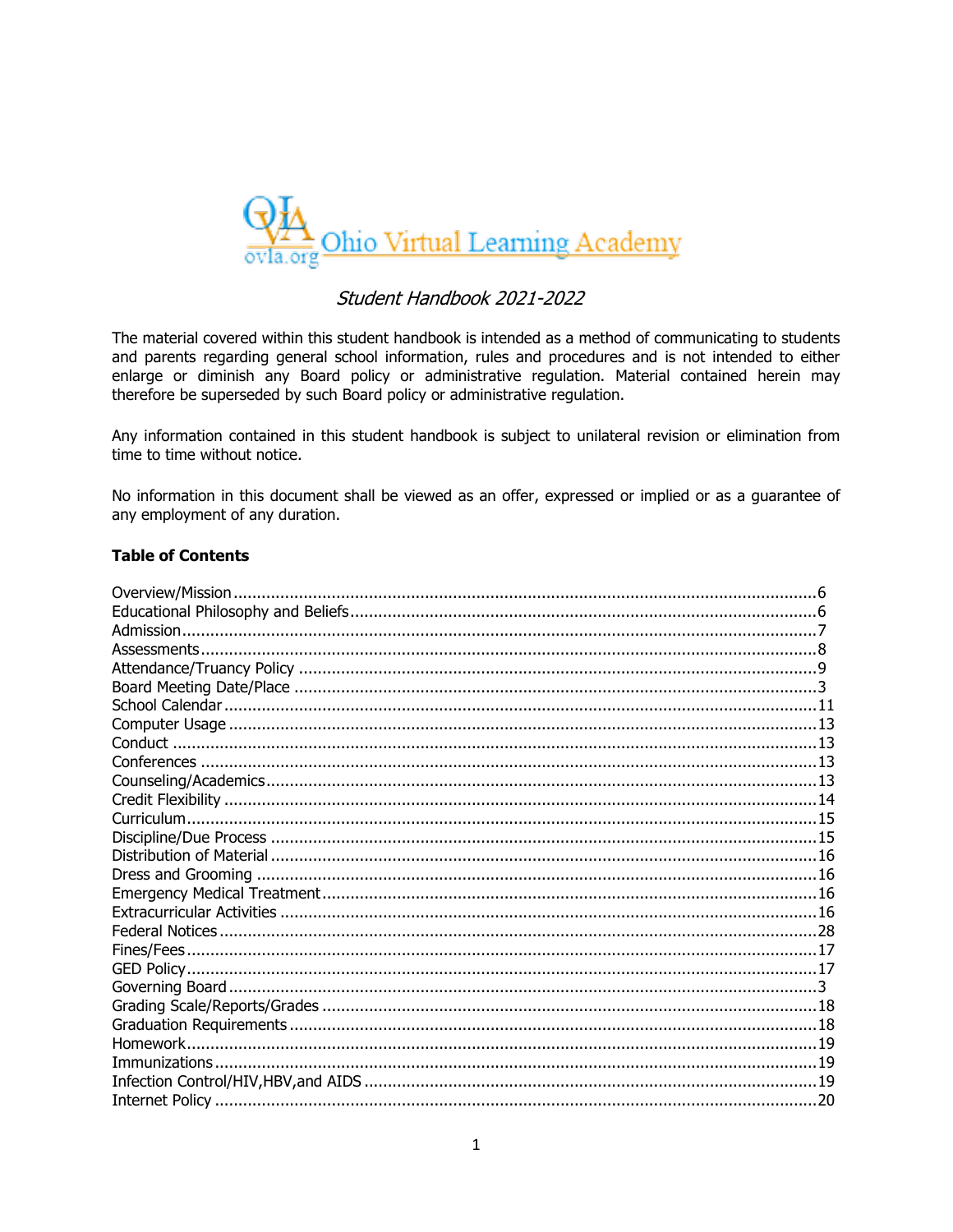| .23 |
|-----|
| -23 |
| .23 |
| .24 |
|     |
|     |
| 25  |
|     |
|     |
|     |
|     |
| 28  |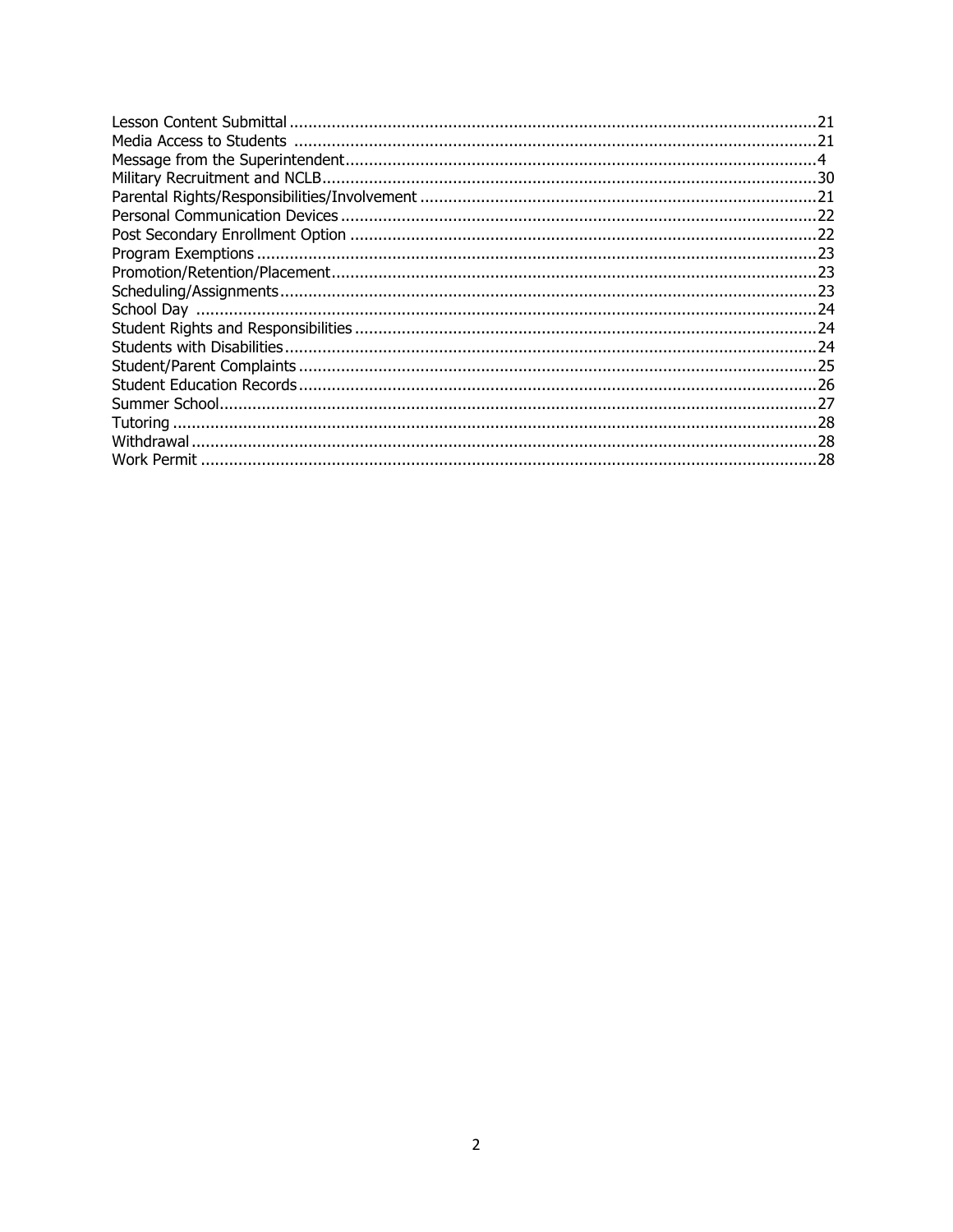

# **Governing Board**

Dana Snider  $\sim$  Superintendent/CEO Roxane Harding  $\sim$  Treasurer/CFO D.J. Watson  $\sim$  Board President Melvin Allen  $\sim$  Board Vice-President Tracy Mattern  $\sim$  Board Member Edward Banks  $\sim$  Board Member Deborah Kenny  $\sim$  Board Member

> 100 Huskies Way Cadiz, OH 43907

The Ohio Virtual Learning Academy does not discriminate on the basis of race, religion, color, national origin, disability, marital status, sex or age in providing education or access to benefits of education services, activities and programs in accordance with Title VI, Title VII, Title IX and other civil rights or discrimination issues; Section 504 of the Rehabilitation Act of 1973, as amended; and the Americans with Disabilities Act.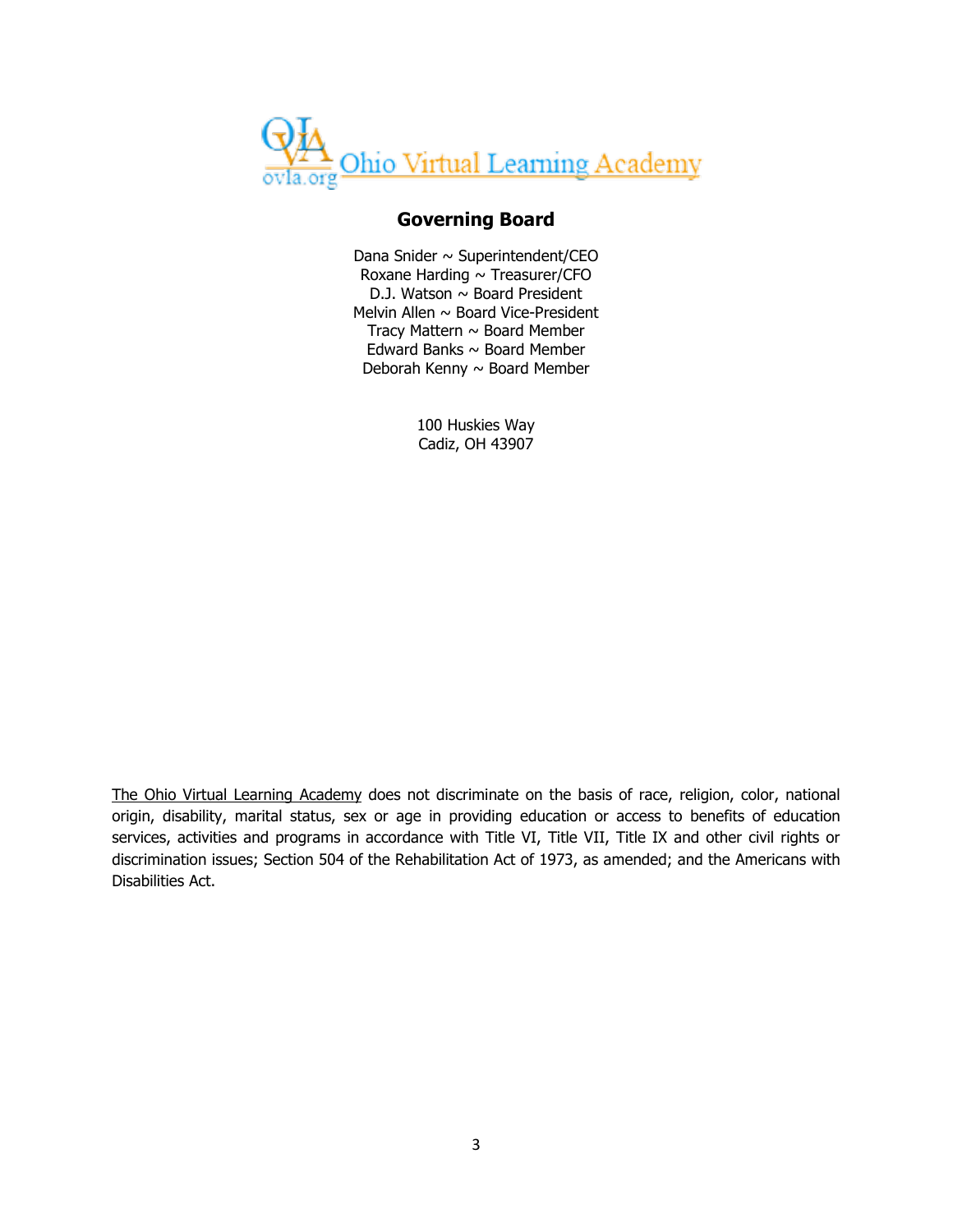

August 8, 2021

Dear Student and Parent/Guardian,

On behalf of the Ohio Virtual Learning Academy, I would like to welcome the students and parents to our school.

As a member of our school, you are entitled to participate in activities, events, and athletics. You are also able to participate in our "bricks and clicks" program, which serves as up to a half-day programming in a traditional environment. Please contact us for more information.

Our goal is your success!

Dana Snider Superintendent/CEO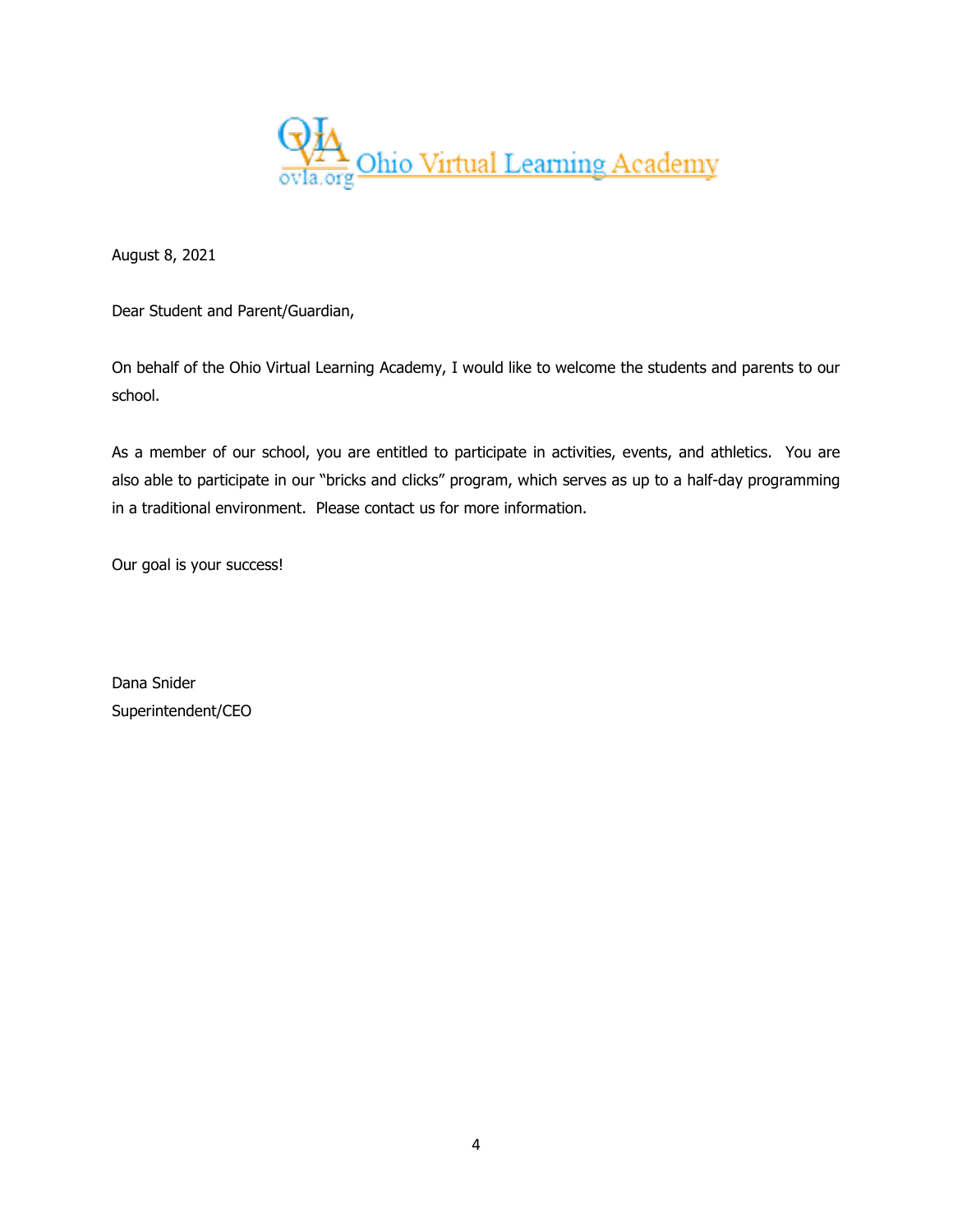**Ohio Virtual Learning Academy Student Handbook Acknowledgement Form 2021-2022**

\_\_\_\_\_\_\_\_\_\_\_\_\_\_\_\_\_\_\_\_\_\_\_\_\_\_\_\_\_\_\_\_\_\_\_\_\_\_\_\_\_\_\_\_\_\_\_\_\_\_\_\_\_\_\_\_\_\_\_\_\_\_\_\_\_\_\_\_\_\_\_\_\_\_\_\_\_\_ Student Name (please print)

\_\_\_\_\_\_\_\_\_\_\_\_\_\_\_\_\_\_ Grade Level

Our signatures indicate that we received, read, and understand the responsibilities outlined in the 2021-2022 Student Handbook. I am aware this handbook is available electronically through OVLA.org or I may request a copy of the handbook at any time by contacting the Ohio Virtual Learning Academy.

 $\_$  , and the set of the set of the set of the set of the set of the set of the set of the set of the set of the set of the set of the set of the set of the set of the set of the set of the set of the set of the set of th Student's Signature Date Date of the United Students's Signature Date Date

\_\_\_\_\_\_\_\_\_\_\_\_\_\_\_\_\_\_\_\_\_\_\_\_\_\_\_\_\_\_\_\_\_\_\_\_\_\_\_\_\_\_\_\_\_\_\_\_\_\_\_\_\_\_\_\_\_\_\_\_\_\_\_\_\_\_\_\_\_\_\_\_\_\_\_\_\_\_\_\_\_\_\_\_\_ Parent/Legal Guardian Signature Date Date Date Date

This signed form must be completed and returned to: OVLA **100 Huskies Way Cadiz, OH 43907**

**Brief Overview**

5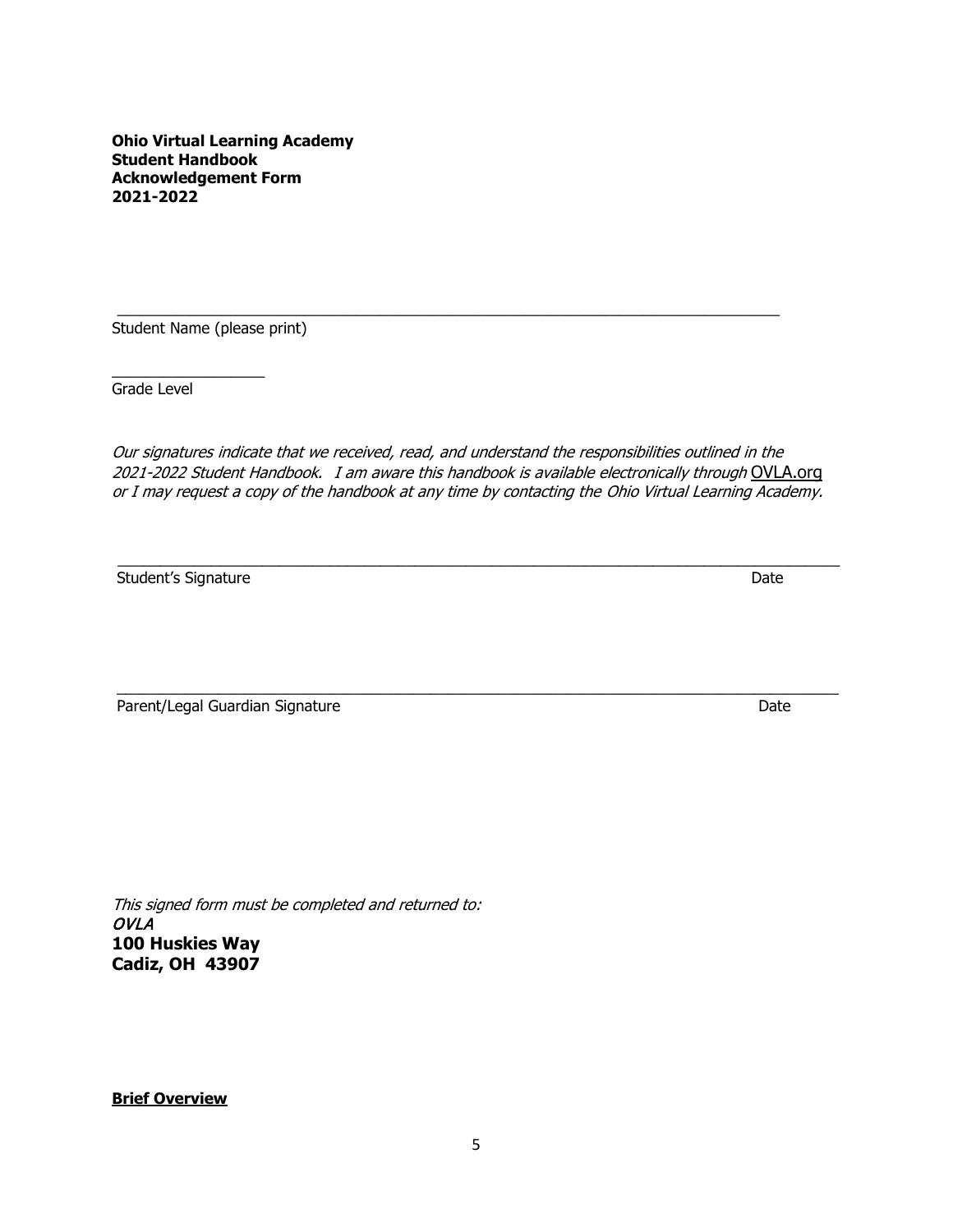The *Ohio Virtual Learning Academy* is an innovative school that is a cooperative effort with the Jefferson County Educational Service Center. *Ohio Virtual Learning Academy* uses technology to reach a diverse student population. The school is designed for students who have a desire for, and whose education can be optimized by, a program of online instruction in an independent environment that does not include most ancillary components of a more traditional education. Because the focus is on distance learning, the ability of students to learn independently in their own homes using an online educational program is an essential element of the school's program. The program will permit the use of a "blended" approach to the delivery of educational services designed to provide the optimum balance between online and traditional instruction for each student.

# **Mission Statement**

Ohio Virtual Learning Academy's mission is to provide students with a highly personal and continuous connection to learning through an online based education. The school deems that this quality instructional program will serve individual needs and prepare the student to transition into their next phase of life, be it entering the work force, military, or continuing their education.

### **Educational Philosophy and Beliefs**

Ohio Virtual Learning Academy's educational philosophy can be summarized with the following statements: Deliver instruction to students in a cost effective manner and in a manner that allows them to earn school credit at a self-determined pace. We will strive to take students at their current academic levels, build upon that foundation, and increase achievement at developmentally appropriate rates and levels. We will do this with the assistance of technology and appropriately licensed Ohio teachers. Our ultimate goal is to provide applicable skills that will allow students to be lifelong learners and intelligent decision-makers. Another important factor woven into the school is the belief that effective education is a cooperative venture between the students, parents/guardians, teachers, and support staff. Furthermore, in many instances the local public schools, organizations, and social services can provide valuable support. In short, a teaming process will be critical to the success of the program.

**Beliefs:** Our core beliefs are succinctly stated as follows:

- a. The effective delivery of educational services and resources is critical to our mission.
- b. Ongoing planning, assessment, and evaluation drive a growing, dynamic organization and provide for the effective use of resources.
- c. Empowering the learning community through technology is a vital necessity.
- d. Sound educational decisions are driven by accurate data.
- e. A well-trained and talented staff that continually upgrades its skills is a requirement for a successful organization.
- f. A spirit of teamwork and cooperation within the organization and with the SPONSOR, our educational partner, must be encouraged and nurtured.
- g. The school will foster resiliency in students by building on student's strengths. (Resiliency is the ability to adapt and succeed despite risk and adversity.)
- h. Stakeholders will adhere to the belief that all students can succeed. And they communicate this belief to their students.
- i. Students will participate in meaningful, engaged learning and experience opportunities to succeed in the school.
- j. Students will be held to high educational standards and communicate the belief that all students can succeed.
- k. The school will provide varied opportunities to remediate past failures or academic setbacks in the student's career.
- l. The school's climate will be marked by caring and support, high expectations, and opportunities for meaningful participation that can counteract the risk factors in child's life.

Patience Persistence Perseverance Passion

#### **Admission**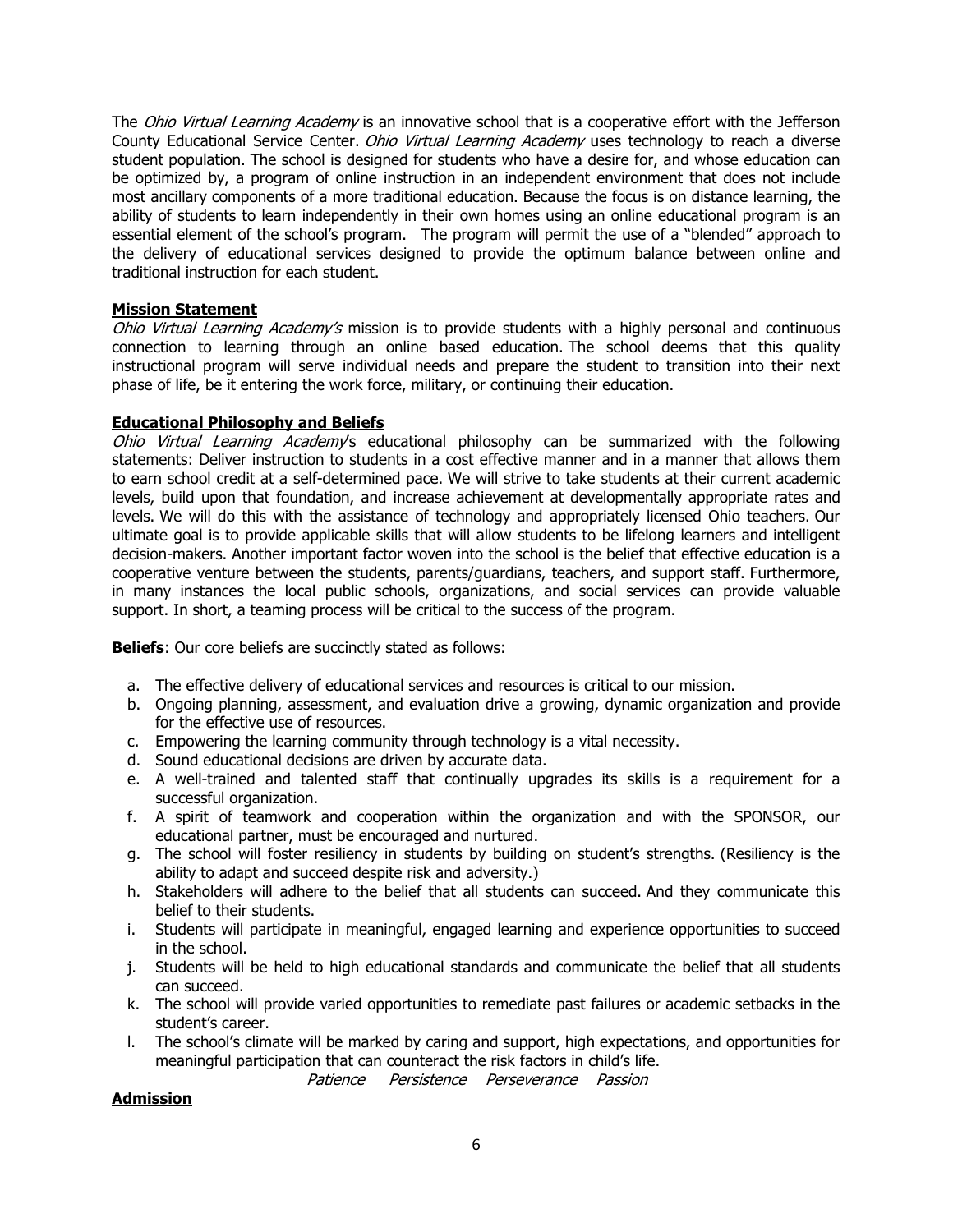A student seeking enrollment in *Ohio Virtual Learning Academy* must meet all academic, age, immunization, and other eligibility prerequisites for admission as set forth in state law, Board policy and administrative regulations. Students and their parents should contact the Central Office for admission requirements and enrollment information. Students whose custodial parents/legal guardians live in the State of Ohio may enroll in the *Ohio Virtual Learning Academy*. Students under the age of 18 must be enrolled by their parent/legal guardian. When enrolling students, parents must provide copies of the following:

- 1. Birth Certificate or Passport
- 2. Student's Social Security Card (optional)
- 3. Shot/Immunization Records
- 4. Proof of Custody/Court Ordered Placement (if applicable). If you are in the process of acquiring custody, you must provide a letter from your attorney stating the date of the proceedings; there is a 60 day legal completion process for the student to continue enrollment in the OVLA.
- 5. Current Proof of Residency, (rental/lease agreement, copy of deed, settlement statement, land contract, purchase contract, water bill or gas bill)
- 6. Custodial Parent/Legal Guardian's Driver License/State ID
- 7. Student's Driver License (if applicable)

Under certain circumstances, temporary enrollment may be permitted. In such cases, parents will be notified about documentation required to establish permanent enrollment.

Students eighteen (18) years of age or older are not required to be accompanied by a parent when enrolling. When residing with a parent, these students are encouraged to include the parents in the enrollment process. When conducting themselves in school, adult students have the responsibilities of both student and parent.

A student who has been suspended or expelled by another public school in Ohio may be temporarily denied admission to the school during the period of suspension or expulsion even if that student would otherwise be entitled to attend the school. Likewise, a student who has been expelled or otherwise removed for disciplinary purposes from a public school in another state and the period of expulsion or removal has not expired may be temporarily denied admission to the school during the period of expulsion or removal or until the expiration of the period of expulsion or removal which the student would have received in the school had the student committed the offense while enrolled in the school. Prior to denying admission, however, the Superintendent shall offer the student an opportunity for a hearing to review the circumstances of the suspension or expulsion and any other factors the Superintendent determines to be relevant.

If a student has recently been discharged or released from the custody of the Department of Youth Services (DYS) and is seeking admittance or re-admittance into the school, the student will not be admitted until the following records required to be released by DYS to the Superintendent have been received:

- 1. An updated copy of the student's transcript.
- 2. A report of the student's behavior while in DYS custody.
- 3. The student's current individualized education program (IEP), if an IEP has been developed for the child.
- 4. A summary of the instructional record of the child's behavior.

# **Assessments (State and District)**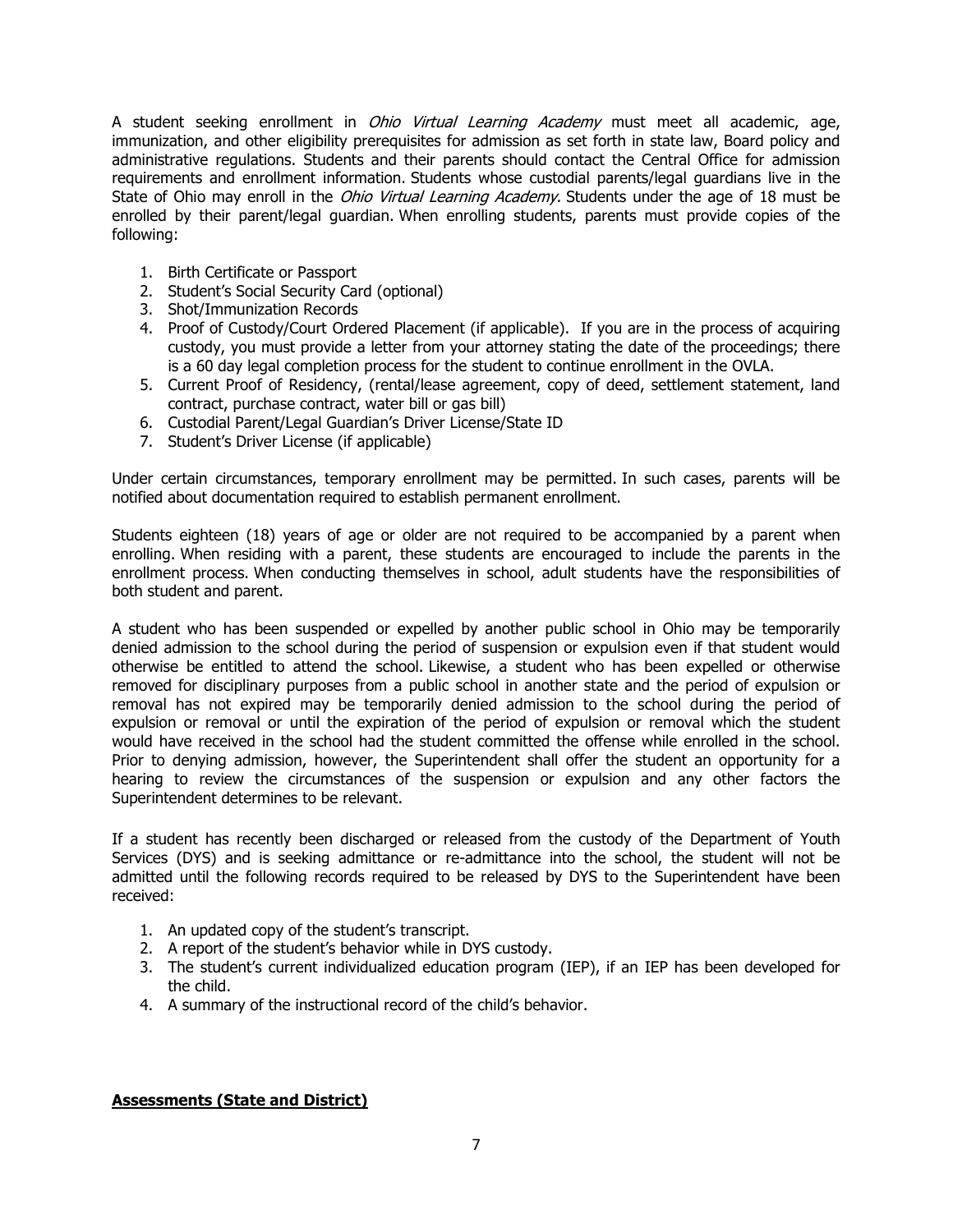All students must participate in State required testing. Students are only required to retake those parts of the OGT they have not yet passed, unless exempted. The school does schedule make-up dates for testing therefore, students should avoid unnecessary absences.

All state testing must be done in person. You will be notified of testing dates and location two weeks in advance. Please make note of the testing dates:

# **Fall 2021 Testing Dates**

**Grade 3 English language arts, Oct 18-Nov 05 High school end-of-course tests, Nov 29, 2021-Jan. 14, 2022.**

### **Spring 2022 Testing Dates**

**English language Arts, March 14-April 15 Mathematics, Science and Social Studies, March 28-May 6.**

# **Alternate Assessment for Students with Significant Cognitive Disabilities**

### **February 22 through April 15, 2022**

Additional group tests may be administered to students to monitor progress and determine educational mastery levels. These tests help the staff to determine instructional needs. Classroom tests/course tests are given to students to assess progress and assign grades. These are selected of prepare by teachers to access student achievement on specific objectives.

HOUSE BILL 66:

House Bill 66, section 3314.26 ORC, requires e-community schools to withdraw from enrollment any student who was enrolled in any public school district at the time of, and required to take the spring administration of their grade level Achievement or Graduation Test, but who failed to take one or more of those grade level tests for the two prior consecutive years.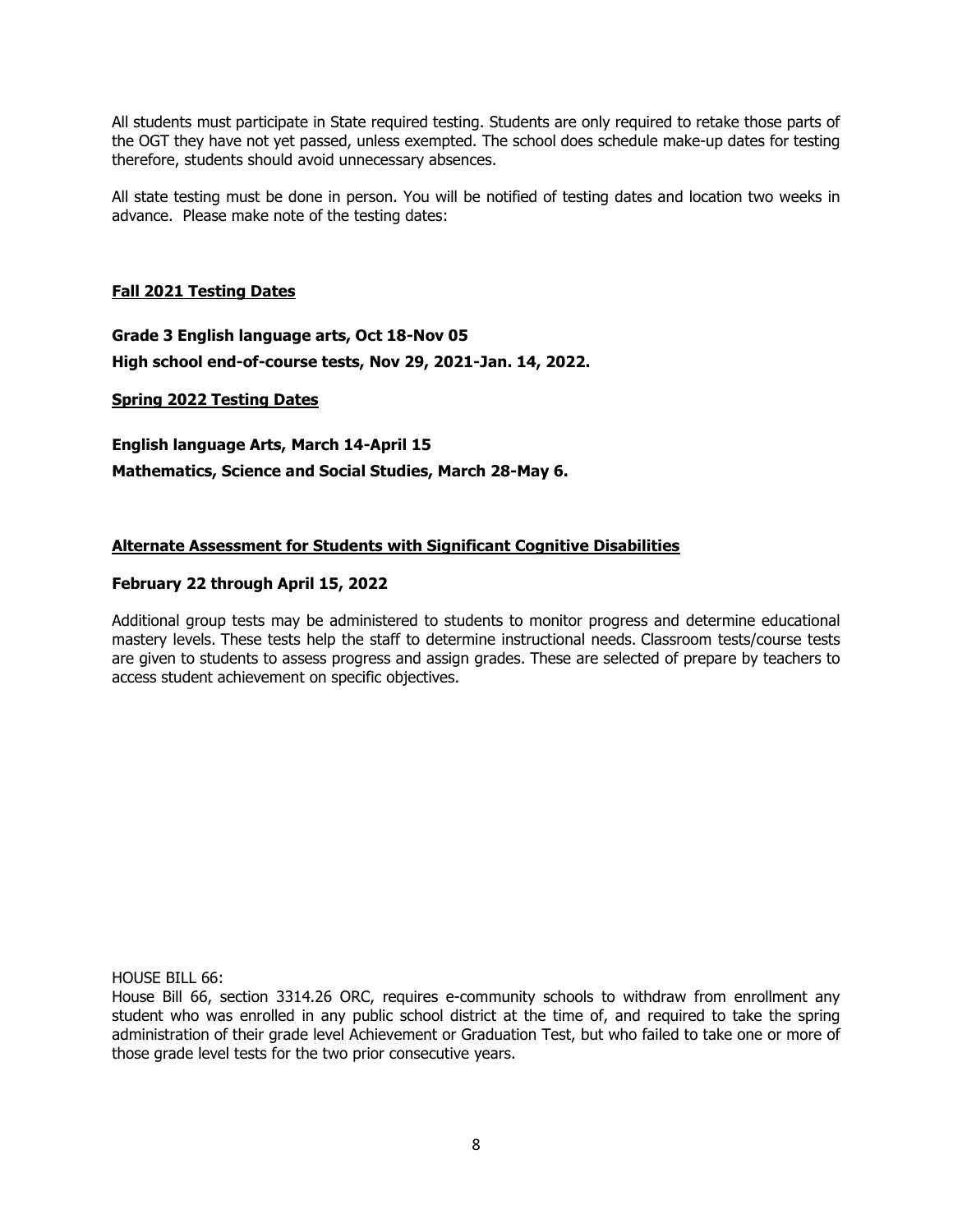# **Attendance**

All students between the ages of 6 and 18, who have not completed grade 12, are required to attend school unless otherwise exempted by law. School staff will monitor and report violations of the state compulsory attendance law. Attendance is based on lessons or work completed. Each lesson represents five (5.11) hours of school attendance. A full time student is required to attend (complete) a minimum of 25-30 hours of school per week (according to the number of courses assigned) or 920 hours per school year. The school's attendance policy includes but is not limited to the following:

- 1. The student will be automatically withdrawn if the student fails to participate in 105 consecutive hours of learning opportunities offered to the student (ORC 1314.47); and/or
- 2. At the end of the thirtieth day after the student has failed to participate as required.
- 3. Students are required to meet face to face with teachers/administrators at least two times per year. Time and place will be determined by the Student Services Coordinator.

### **Truancy Intervention Program**

To track and verify student attendance and participation, the *Ohio Virtual Learning Academy* will adhere to the following procedures:

- a. One Week with no lessons finished (Warning Call from *Ohio Virtual Learning Academy*) Ohio Virtual Learning Academy notifies the parent by letter of the student's status with incomplete lessons. Parents are asked to contact school officials for a phone or in-person conference in order to remediate the situation.
- b. 2 Weeks with no lessons finished (Warning Letter from the Attendance Officer) The Ohio Virtual Learning Academy will send a warning letter to the student and parent explaining Ohio's Compulsory Attendance Law and consequences of further incomplete lessons.
- c. 3 Weeks with no lessons finished (Truancy Intervention Meeting)

The student and parent will be invited to meet with the county attendance officer and a school official for a Truancy Intervention Meeting to be held at the *Ohio Virtual Learning Academy*. Legal responsibilities of the student and parent regarding school attendance/lesson completion will be addressed and intervention provided as needed. Student and parent will be warned of the consequences of court should the student continue to be truant/not complete lessons. If the student/parent do not attend the scheduled intervention meeting (and did not make alternate arrangements with the attendance officer), and if the student is over the twenty-five lesson behind limit, charges may be filed immediately against the student and parent.

d. 4 or more weeks with no lessons finished (Court Charges May Be Filed)

Twenty-five lessons behind is equivalent to twenty-five absences from school. The Ohio Virtual Learning Academy recognizes the initial ten lessons behind as "excused absences" for personal health-related reasons. All absences after the ten-day limit are considered unexcused (unless the parent provides doctors' excuses for days missed). Thus, the next fifteen (15) unexcused absences are considered "chronic truancy" and charges may be filed against the student and parent.

Legal References in the Ohio Revised Code

3321.01 Compulsory School Attendance. A child between six and eighteen years of age is of compulsory school age. 2151.02 (D) Chronic Truancy. Chronic truancy means any child of compulsory school age who is absent without legitimate excuse for seven or more consecutive school days, ten or more school days in one school month (four weeks), or fifteen or more days in a school year. Children who are chronically truant are considered delinquent. 2919.24 Contributing to Unruliness or Delinquency of a Child. No person, including a parent, guardian, or other custodian of a child shall do any of the following: Aid, abet, cause, encourage, or contribute to a child or ward of the juvenile court becoming an unruly or delinquent child.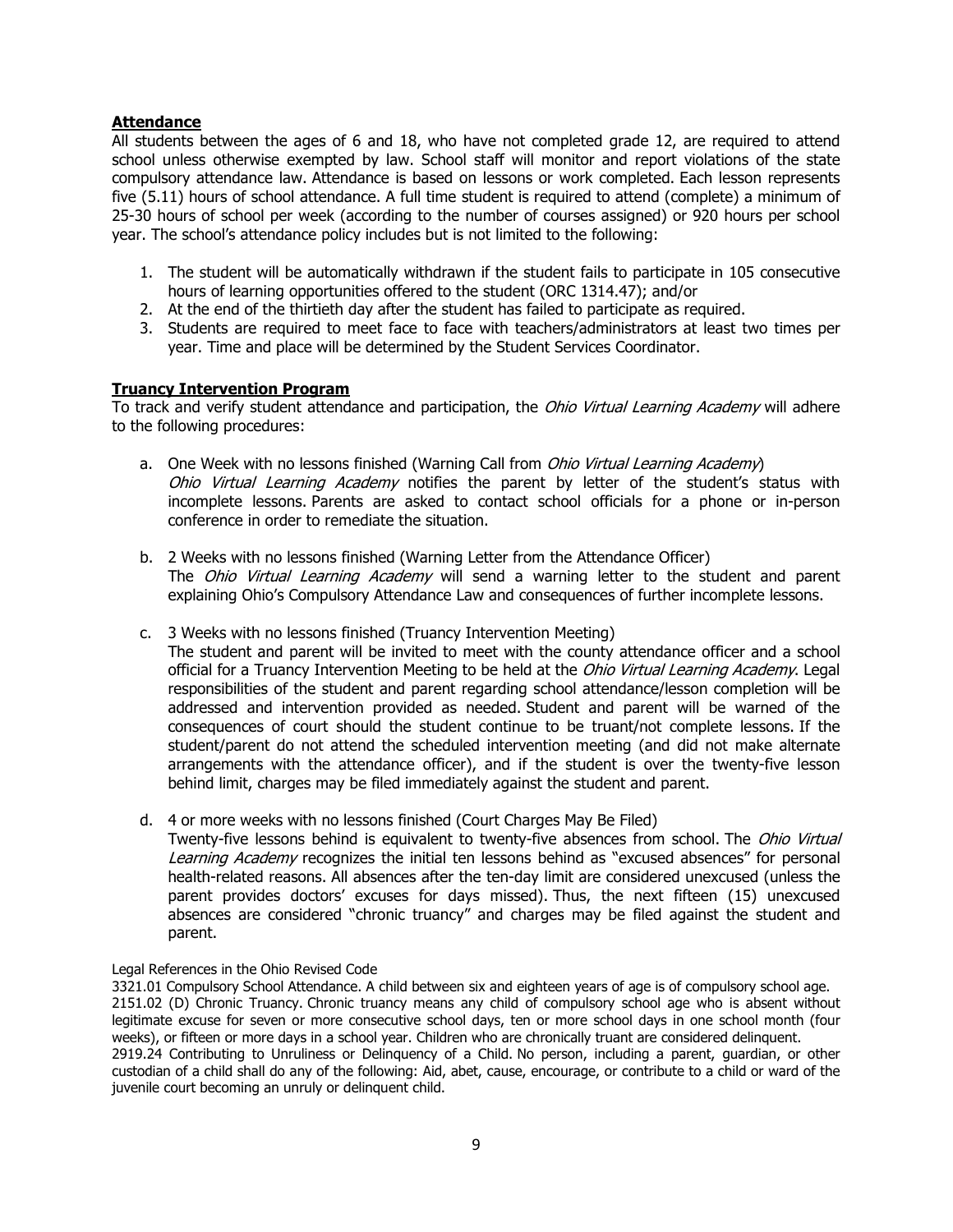# **Disclaimer**

Nothing in this attendance policy shall prohibit or restrict the school from initiating legal action against a student and parent for failure to complete lessons at any time (within the legal provisions of the law).

I have read and understand the approved attendance policy of the *Ohio Virtual Learning Academy*. I have received a copy of the policy for future reference.

Student's Signature \_\_\_\_\_\_\_\_\_\_\_\_\_\_\_\_\_\_\_\_\_\_\_\_\_\_\_\_\_\_\_\_\_\_\_\_\_\_\_\_ Date \_\_\_\_\_\_\_\_\_\_\_\_\_\_\_

Parent/Legal Guardian's Signature\_\_\_\_\_\_\_\_\_\_\_\_\_\_\_\_\_\_\_\_\_\_\_\_\_\_\_\_\_ Date \_\_\_\_\_\_\_\_\_\_\_\_\_\_\_

\*\*\* If parents/student fails to attend or respond at the appointed time/level, student will be advanced to the next step of the plan if remediation does not occur before the next reporting period (15th of each month) the district will notify the parent in writing that their student is in danger of being excused from the school for nonattendance.

The written notifications will be in the native language of the parent.

This signed form must be completed and returned to:

OVLA **100 Huskies Way**

**Cadiz, OH 43907**

# **Ohio Virtual Learning Academy**

#### **2021-2022 School Calendar**

| Wednesday | August 18   | Faculty Professional In-service  | <b>No Classes</b> |
|-----------|-------------|----------------------------------|-------------------|
| Thursday  | August 19   | Faculty Work Day                 | <b>No Classes</b> |
| Friday    | August 20   | Faculty Professional Meeting Day | <b>No Classes</b> |
| Monday    | August 23   | First Day of Classes             |                   |
| Monday    | September 6 | Labor Day                        | <b>No Classes</b> |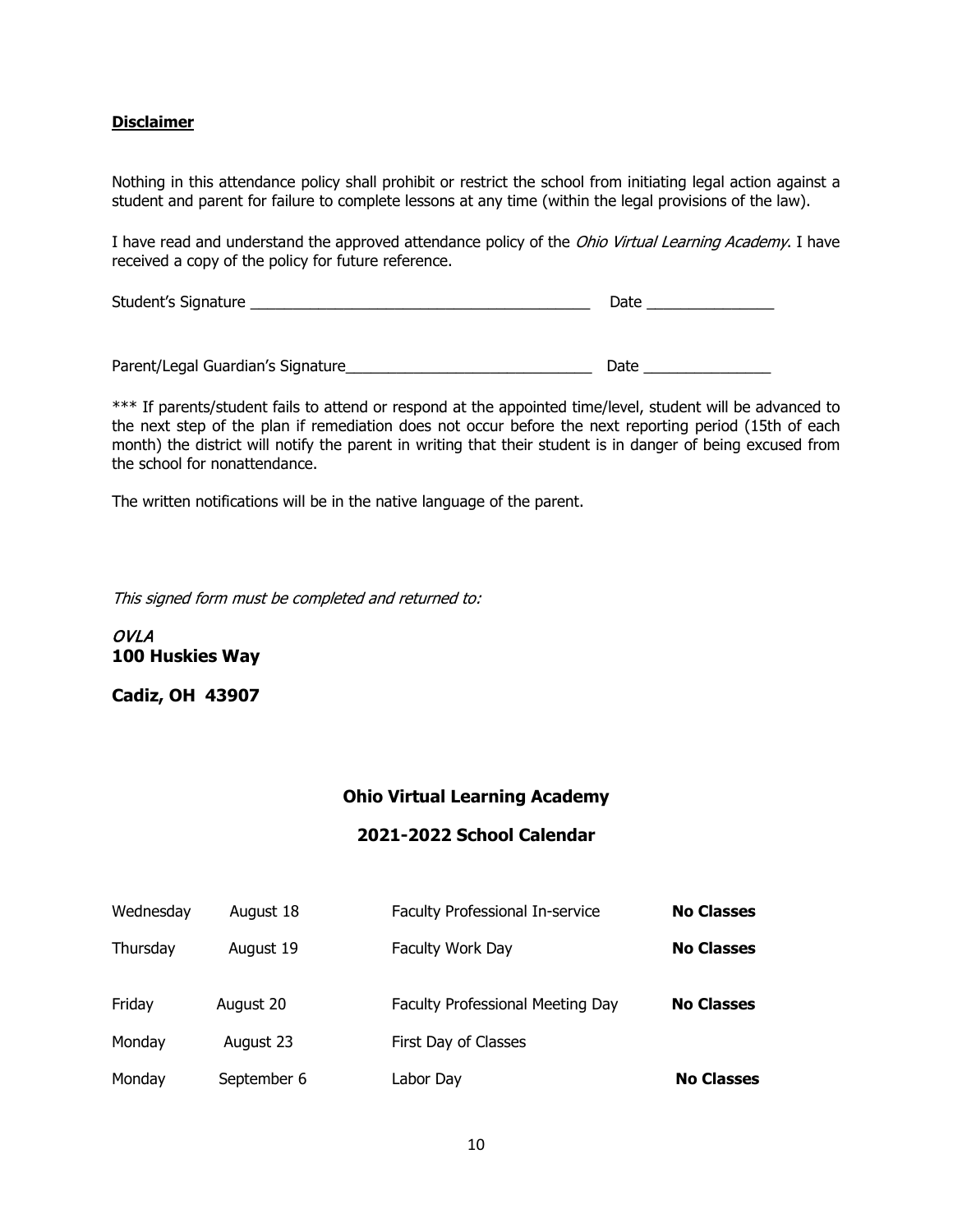| Monday     | October 11        | Parent-Teacher Conferences                 | <b>No Classes</b> |
|------------|-------------------|--------------------------------------------|-------------------|
| Friday     | October 22        | First Grading Period Ends                  |                   |
| Wed-Fri    | Nov 24-Nov 26     | <b>Thanksgiving Recess</b>                 | <b>No Classes</b> |
| Monday     | November 29       | Classes Resume                             |                   |
| Wed-Fri    | Dec 22-Dec 31     | <b>Christmas Recess</b>                    | <b>No Classes</b> |
| Monday     | January 3         | Classes Resume                             |                   |
| Friday     | January 07        | 2 <sup>nd</sup> Grading Period Ends        |                   |
| Monday     | January 17        | Martin Luther King Jr. Day                 | <b>No Classes</b> |
| Friday     | February 18       | Parent-Teacher Conferences                 | <b>No Classes</b> |
| Monday     | February 21       | President's Day                            | <b>No Classes</b> |
| Friday     | March 18          | 3rd Grading Period Ends                    |                   |
| Thur.-Mon. | April 14-April 18 | <b>Easter Recess</b>                       | <b>No Classes</b> |
| Tuesday    | April 19          | Classes Resume                             |                   |
| Wednesday  | May 24            | 4th Grading Period Ends-Last Day of School |                   |

|                 | <b>Marking Periods</b> | # of days | <b>Progress Reports Sent</b> |
|-----------------|------------------------|-----------|------------------------------|
| 1 <sup>st</sup> | August 23- October 22  | 43 days   | Friday, September 21         |
| 2 <sub>nd</sub> | October 25- January 07 | 44 days   | Tuesday, November 20         |
| 3 <sup>rd</sup> | January 10 - March 18  | 47 days   | Friday, February 8           |
| 4 <sup>th</sup> | March 21 -May 24       | 44 days   | Friday, April 19             |
|                 |                        |           |                              |

\*\*\*\*\*\*\*\*\*\*\*\*\*\*\*\*\*\*\*\*\*\*\*\*\*\*\*\*\*\*\*\*\*\*\*\*\*\*\*\*\*\*\*\*\*\*\*\*\*\*\*\*\*\*\*\*\*\*\*\*\*\*\*\*\*\*\*\*\*\*\*\*

**Commencement:** Friday, May 27, 2022 7:00 p.m.

| <b>Student Instructional Days</b> | 178           |
|-----------------------------------|---------------|
| Teacher In-service Days           | 3             |
| Parent-Teacher Conference         | $\frac{2}{2}$ |
|                                   | 183           |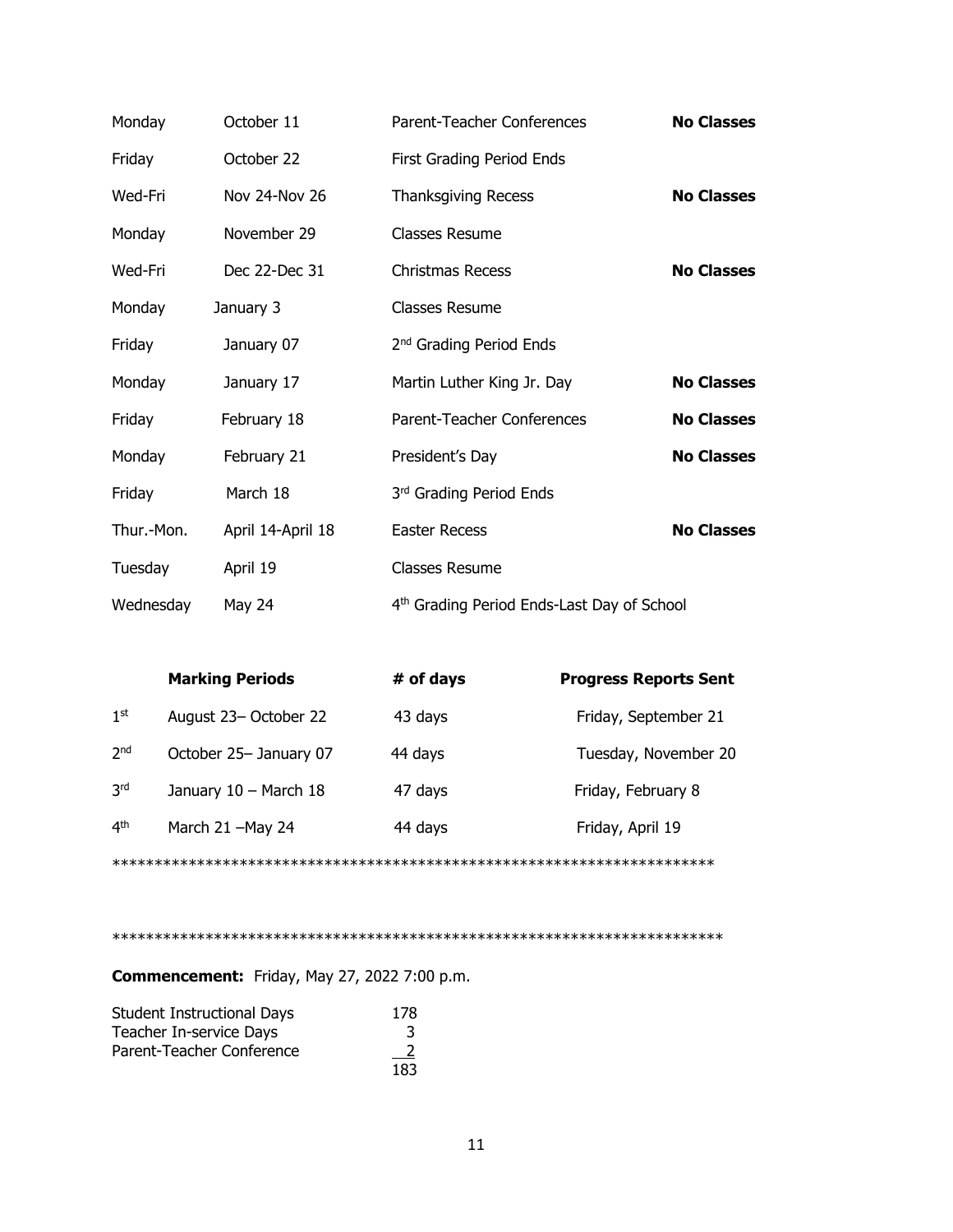#### **Computer Use**

 Students will be permitted to use the school's computers only to conduct business related to the management or instructional needs of the school or conduct research related to education consistent with the school's mission or goals. The On-Line activities of students are to be monitored by parent or guardian. Access by students to inappropriate matter on the Internet and World Wide Web is forbidden. Unauthorized access, including so-called "hacking" and other unlawful activities by students on-line is prohibited; Unauthorized disclosure, use and dissemination of personal information regarding students are prohibited.

The school retains ownership of its computers, hardware, software and data at all times. All communications and stored information, transmitted, received or contained in the school's information system is the school's property and are to be used for authorized purposes only. Use of schools computers or software for unauthorized purposes is strictly prohibited. Students are not to use the computers for commercial use, political use, financial gain, or any illegal activity. Students must not use the computers to encourage the use of alcohol, drugs, tobacco, or to promote unethical practices or any activity prohibited by law or Board Policy. Students are not to use profanity, obscenity, or other language which may be offensive to others in computer transmission. Students are not to transmit material that is threatening, obscene, disruptive, or sexually explicit or that could be construed as harassment or disparagement of others based on their race, national origin, citizenship status, sex, sexual orientation, age, disability, religion, or political beliefs. Students are not to place copyrighted material on the computer without the author's permission. Students are not to make their personal home address or phone number and those of other students or colleagues public on the computer. To maintain system integrity, monitor network etiquette, and ensure that those authorized to use the school's system are in compliance with Board policy, administrative regulations and law, school administrators may routinely review user files and communications. Files and other information, including E-mail, sent or received, generated or stored on school's computers are not private and may be subject to monitoring. By using the school's system, individuals consent to have that use monitored by authorized district personnel. The school reserves the right to access and disclose, as appropriate, all information and data contained on school's computers. Students, who violate Board policy, administrative regulation, shall be subject to discipline up to and including expulsion and/or revocation of school's system access up to and including permanent loss of privileges. Violations of law will be reported to law enforcement officials.

# **Conduct**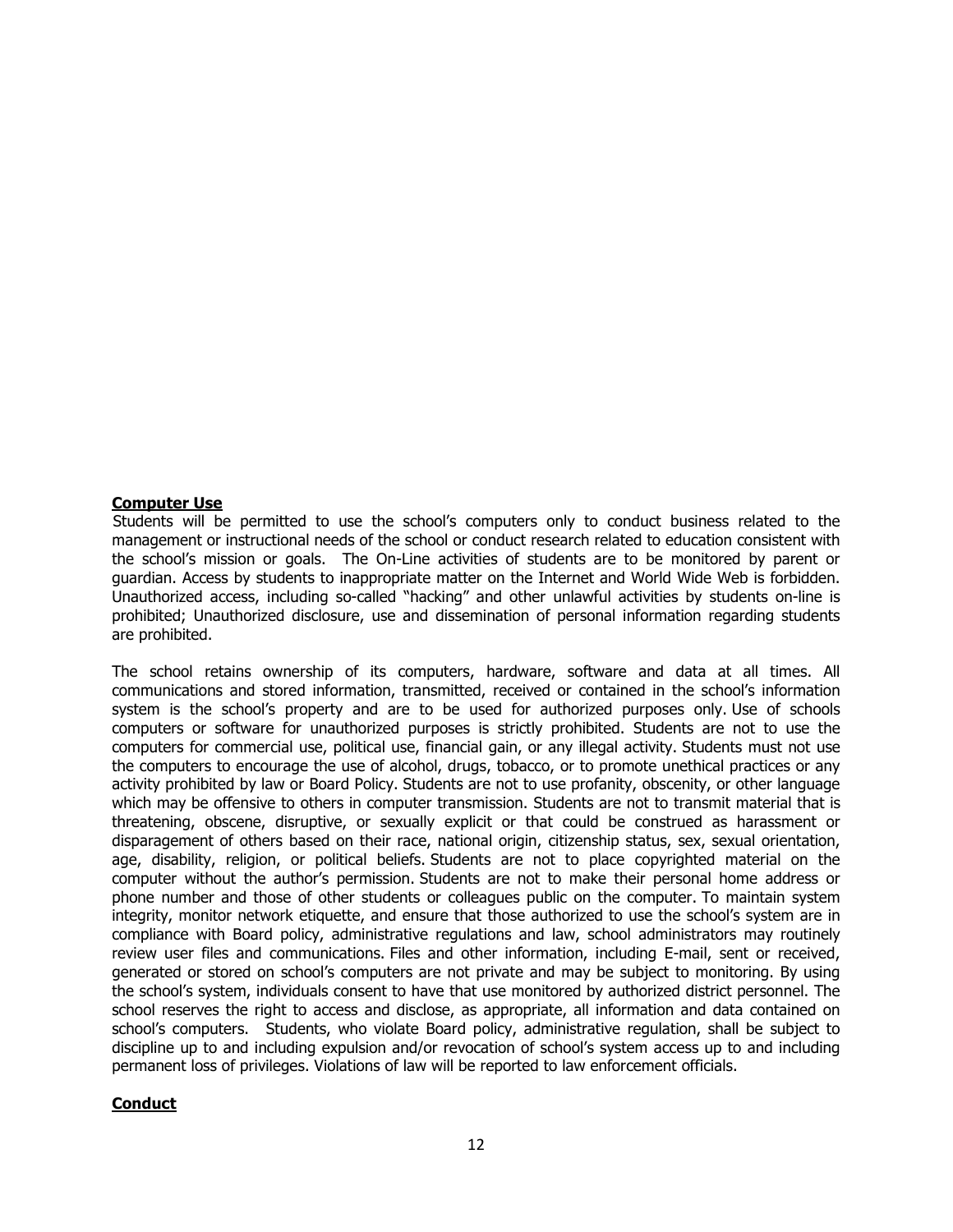Students are responsible for conducting themselves properly, in accordance with the policies of the school and the lawful direction of staff. The school has the responsibility to afford students certain rights as guaranteed under federal and state constitutions and statutes.

# **Conferences**

Students and parents may expect teachers to request a conference: (1) if the student is not maintaining passing grades or achieving the expected level of performance; (2) if the student is not maintaining behavior expectations or (3) in any other case the teacher considers necessary. These conferences may be held via telephone, e-mail or face-to-face.

The school encourages a student or parent in need of additional information or with questions or concerns to confer with the appropriate teacher or Principal. A parent who wishes to confer with a teacher may call the office for an appointment to request that the teacher call the parent to arrange a mutually convenient time.

### **Counseling (Academic)**

Students are encouraged to talk with the school's teachers and/or guidance counselor in order to learn about the curriculum, course offerings and graduation requirements. All students in grades [9-12] and their parents shall be notified annually about the recommended courses for students.

### **Credit Flexibility**

Ohio Senate Bill 311 allows students the option to seek alternative methods for high school credits by the use of a Credit Flexibility Plan. Credit Flexibility is the option for students who demonstrate the ability, interest, maturity, and personal responsibility for their learning to have the opportunity to pursue high school credit for demonstration of subject area competency. The purpose of a credit flexibility plan is to develop learners who plan their own learning, including learning objectives, and a plan whereby they will attain those objectives. This procedure provides for personalized educational options for students in which they will identify, acquire, and demonstrate competency in a given content area to earn graduation credit. Credit flexibility is an alternative learning experience, where students demonstrate competency in a particular content based on the Ohio Academic Content Standards for that content area. Ohio Virtual Learning Academy is not responsible for developing a Credit Flexibility Plan for a student or for the cost incurred by a student's participation in a Credit Flexibility Plan.

Ohio Virtual Learning Academy students who receive credit for a Credit Flexibility Plan are required to complete a detailed application process outlining learning goals and expectations, received prior approval from the Ohio Virtual Learning Academy Panel for their learning activity, stayed within the agreed upon timetable, and met measurable standards to ones specific to their particular CFP.

# **Credit Flexibility**

#### **Why Credit Flexibility?**

Ohio schools have been operating under the Carnegie Unit since 1906. The Carnegie Unit requires students to spend 120 "seat time" in a particular subject to equal one high school credit. Ohio's credit flexibility plan shifts the focus from "seat time" to performance.

#### **What is Credit Flexibility?**

In 2006, the Ohio General Assembly established the Ohio Core Curriculum (Senate Bill 311),which required the State Board of Education to develop a statewide plan for implementing alternative methods for students to earn high school credit based on the demonstration of competency and mastery. Flexibility has been provided to students and educators to meet these expectations. Credit Flexibility focuses on the students individual strengths. Implementation for Credit Flexibility begins with the 2010-2011 school year.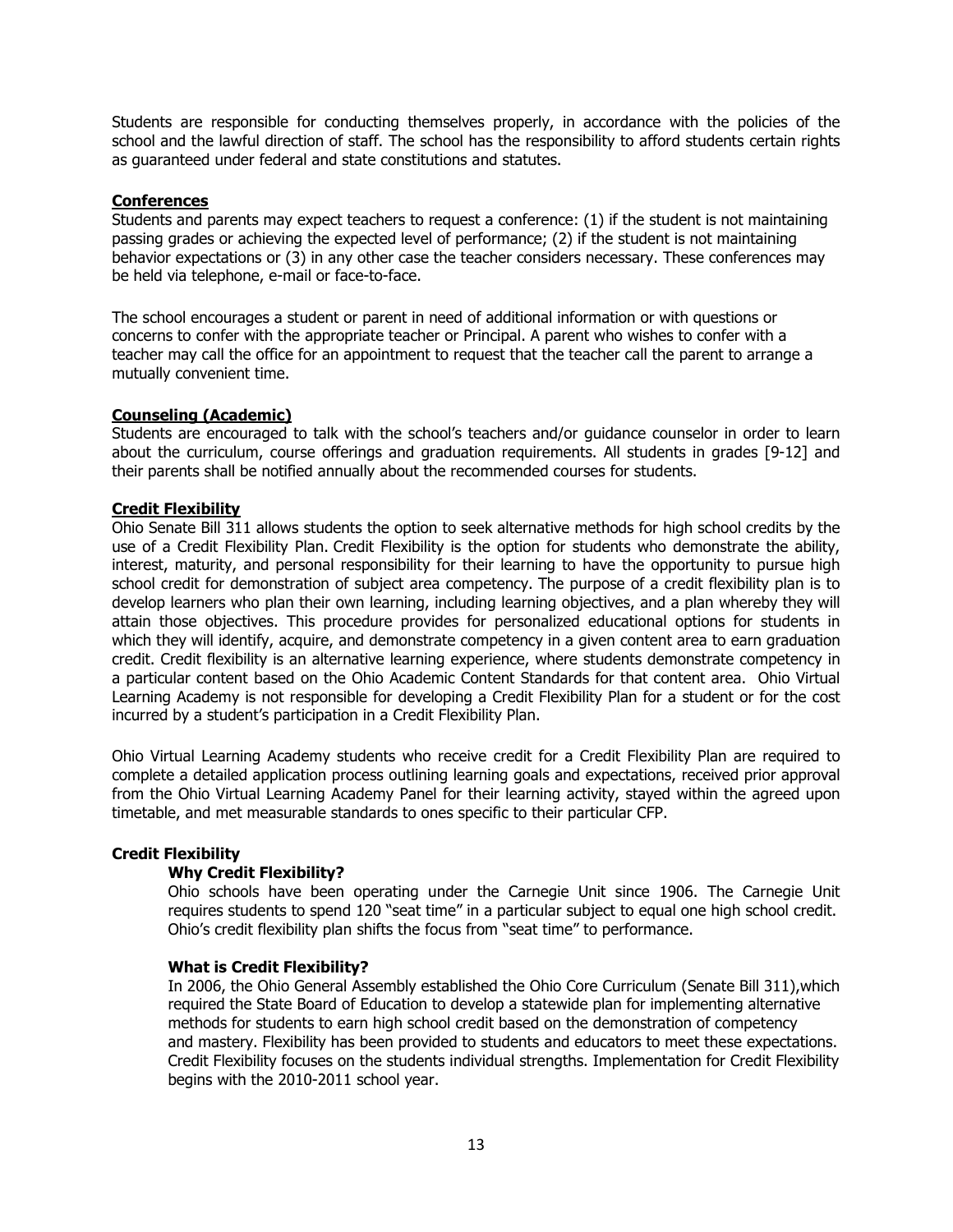#### **What can Credit Flexibility do for you?**

- More choice and autonomy in deciding how, when and where students learn.
- Focuses on performance instead of seat time and hours. Students have the option to demonstrate creativity & explore interests and critical thinking.
- Acknowledges and can focus on students' individual learning styles, interests and strengths.
- Offers a learning environment & opportunities not found in the traditional classroom model.
- Other preparation for the world beyond traditional secondary education.
- Provides options for personal suited pathways to post-secondary, personal & career goals. Since more course options are available in school scheduling there could be increased acceleration and convenience.
- Students may demonstrate mastery through projects, testing out of classes, performance, distance learning, independent study and travel.

### **The Overall Picture**

Students are awarded credit through credit flexibility based on competence & mastery. The OVLA Credit Flexibility plan focuses on accelerating student learning, & acknowledges & supports students' readiness for learning, careers & college.

### **Who is Eligible for Credit Flexibility?**

Any student entering grades 8-12 who:

- a. Meets the established course pre-requisites
- b. Demonstrates competency in the content area he/she wishes to pursue
- c. Possesses/demonstrates the skills or knowledge to work independently
- d. Is able to analyze, synthesize and evaluate information
- e. Completes learning activities (plans) on time and can research independently

#### **Pre-Approved Courses:**

Pre-approved credit flexibility courses at OVLA are offered through the Virtual Learning Academy. Pre-Approved course information is available in the guidance office.

#### **Student Proposals:**

Students who choose a non preapproved course must submit a course proposal in writing to the Building Principal for review. Details for student course proposals are available in the guidance office.

### **Submission Dates:**

Pre-approved course request need to be made no later than May 15th. Student proposal application is due by May  $1<sup>st</sup>$  with notification of review by the Credit Flexibility Panel by May 30th.

# **How to Apply for a Credit Flexibility Program:**

Contact OVLA representative.

#### **Curriculum**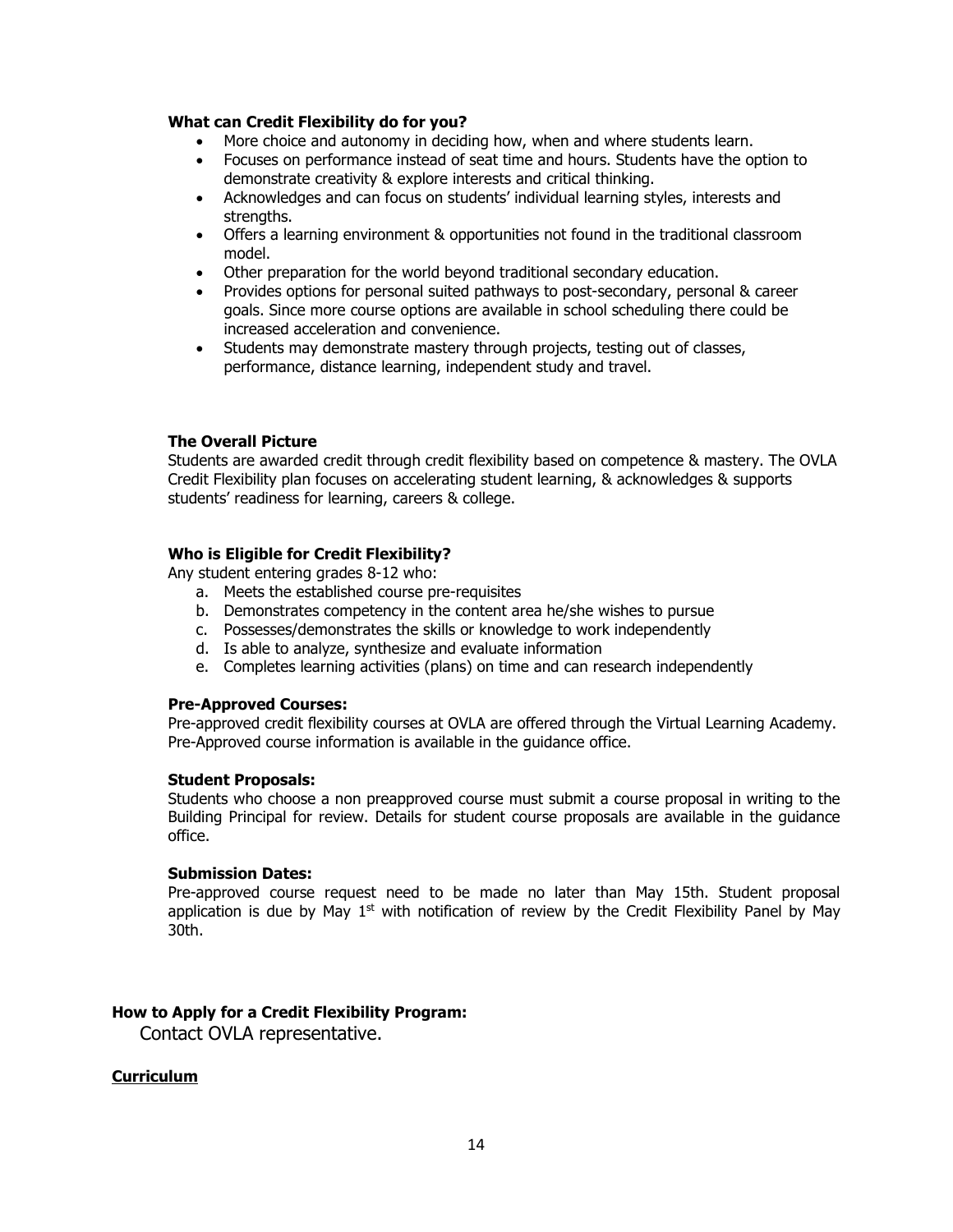We feel we have chosen some of the finest on-line curriculums that exist through a cooperative agreement with Jefferson County ESC.

#### **Discipline/Due Process**

A student who violates the Student Code of Conduct shall be subject to disciplinary action.

A student's due process rights will be observed in all such instances, including the right to appeal the discipline decisions of staff and administrators.

The school's disciplinary options include using one or more discipline management techniques including counseling by teachers, counselors and administrators, detention, suspension, expulsion, loss of privileges, honors and awards. Disciplinary measures are applied depending on the nature of the offense. The age and past pattern of behavior of a student will be considered prior to any suspension or expulsion.

In addition, when a student commits substance abuse, drug or drug paraphernalia, alcohol and/or tobacco related offenses or any other criminal act, he/she may also be referred to law enforcement officials. Violations of the district's weapons policy, as required by law, shall be reported to law enforcement.

#### **PLAGIARISM/CHEATING/APPEARANCE OF CHEATING**

Plagiarism/Cheating/Appearance of Cheating is defined as taking, giving, or using ideas, writings or information from another source and offering them as your own. A student should act in such a way that a teacher would not suspect him or her of cheating. Violation of this policy will result in disciplinary action.

Plagiarism/Cheating involve any of the following:

- Using another person's work as your own.
- Copying, faxing, duplicating assignments that will be turned in as an "original"
- Exchanging assignments by print-out, disk transfer or modem, and then submitting as "original".
- Writing formulas, codes, key words, etc. on your person or objects for use in an assessment.
- Using unauthorized reference sheets during an assessment.
- · Exchanging answers with others (either giving or receiving) unless directed by a teacher.
- · Taking someone else's assignment and submitting it as your own.

#### **Distribution of Materials**

All aspects of school-sponsored publications, including web pages, newspapers and/or yearbooks, are completely under the supervision of the teacher and principal. Students may be required to submit such publications to the administration for approval.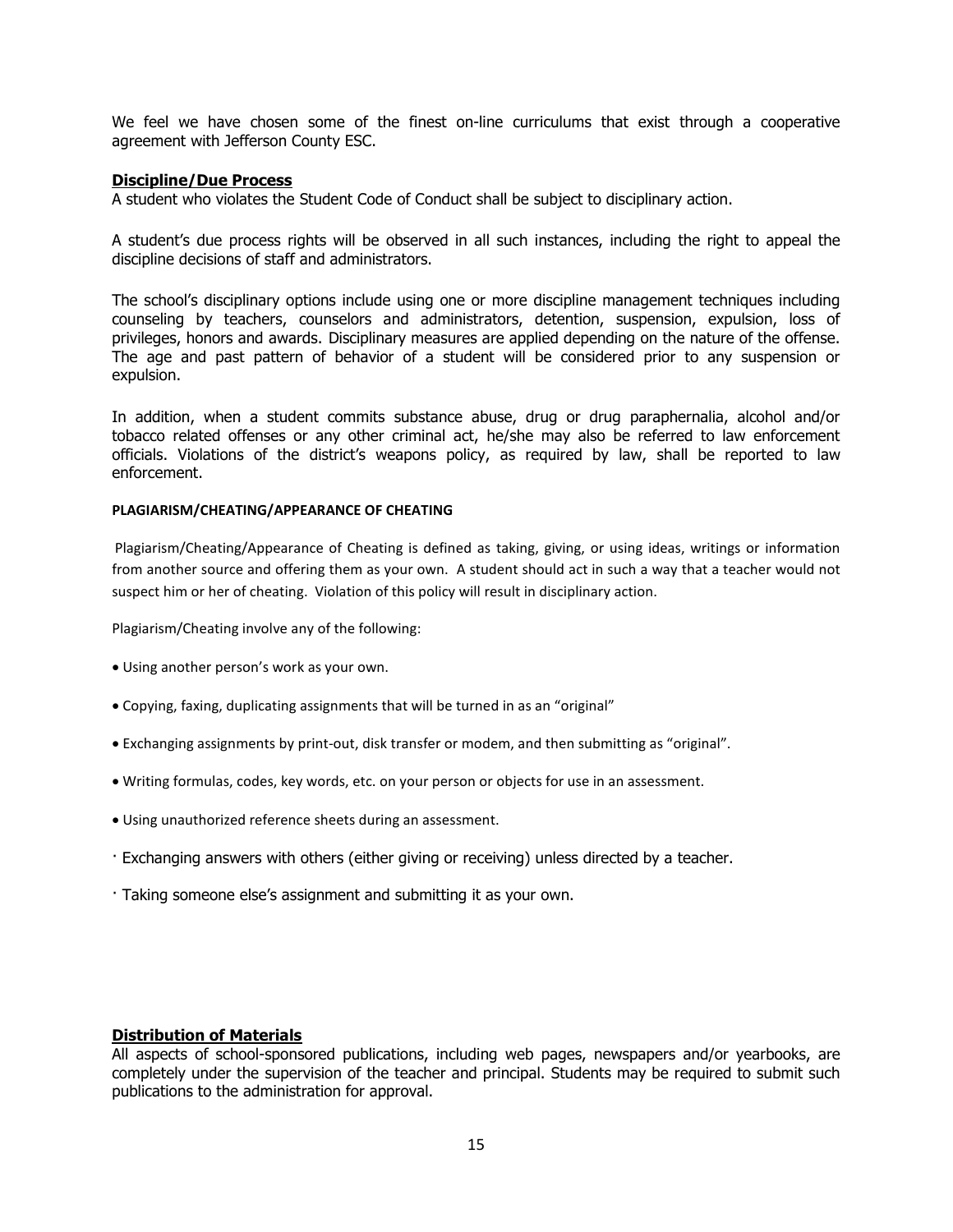Written materials, handbills, photographs, pictures, petitions, films, tapes or other visual or auditory materials may not be sold, circulated or distributed by a student or a nonstudent without the approval of the administration.

Materials not under the editorial control of the school must be submitted to the principal for review and approval before being distributed to students. Materials shall be reviewed based on legitimate educational concerns. Such concerns include whether the material is defamatory; age appropriate to the grade level and/or maturity of the reading audience; poorly written, inadequately researched, is biased or prejudiced; not factual; or not free of racial, ethnic, religious or sexual bias. Materials include advertising that is in conflict with public school laws, rules and/or Board policy, deemed inappropriate for students or may be reasonably perceived by the public to bear the sanction for approval of the district.

If the material is not approved within 24 hours of the time that it was submitted, it must be considered disapproved. Disapprovals may be appealed by submitting the disapproved materials to the [superintendent]; material not approved by the [superintendent] within [three] days is considered disapproved. This disapproval may be appealed to the Board at its next regular meeting when the individual shall have a reasonable period of time to present his/her viewpoint.

# **Dress and Grooming**

The school's dress code is established to promote appropriate grooming and hygiene, prevent disruption and avoid safety hazards. This code is in effect when students of the OLVA meet in person with teachers, administrators, other students, or school personnel. Students who represent the school in a voluntary activity may be required to meet additional dress and grooming standards approved by the principal and may be denied the opportunity to participate if those standards are not met.

### **Emergency Medical Treatment \*\* Form required**

A complete Emergency Medical Authorization Form must be on file with the School. The Emergency Medical Authorization form is provided at the time of enrollment and at the beginning of each school year thereafter.

If and when a student is on school site for any reason, and becomes ill or is injured at school, the student must notify his/her teacher or another staff member as soon as possible. In the case of a serious illness or injury, the school shall attempt to notify parents according to information provided on emergency forms and submitted by parents to the school. Parents are encouraged to update this information as often as necessary.

If the student is too ill to remain in school, the student will be released to the student's parents or to another person as directed by parents on the student's emergency form.

School staff may administer emergency or minor first aid, if possible. The school will contact emergency medical personnel, if necessary, and will attempt to notify the student's parents whenever the student has been transported for treatment.

# **Extracurricular Activities/Conduct**

As a participant in OVLA students will be welcomed to participate in all extracurricular activities. Transportation must be provided by parents.

Student participation in extracurricular activities is a privilege and not a right. For the purpose of this policy, "Extracurricular Activities" refers to a pupil activity program that a school or the district sponsors, and is under the supervision of a coach/advisor/and/or director.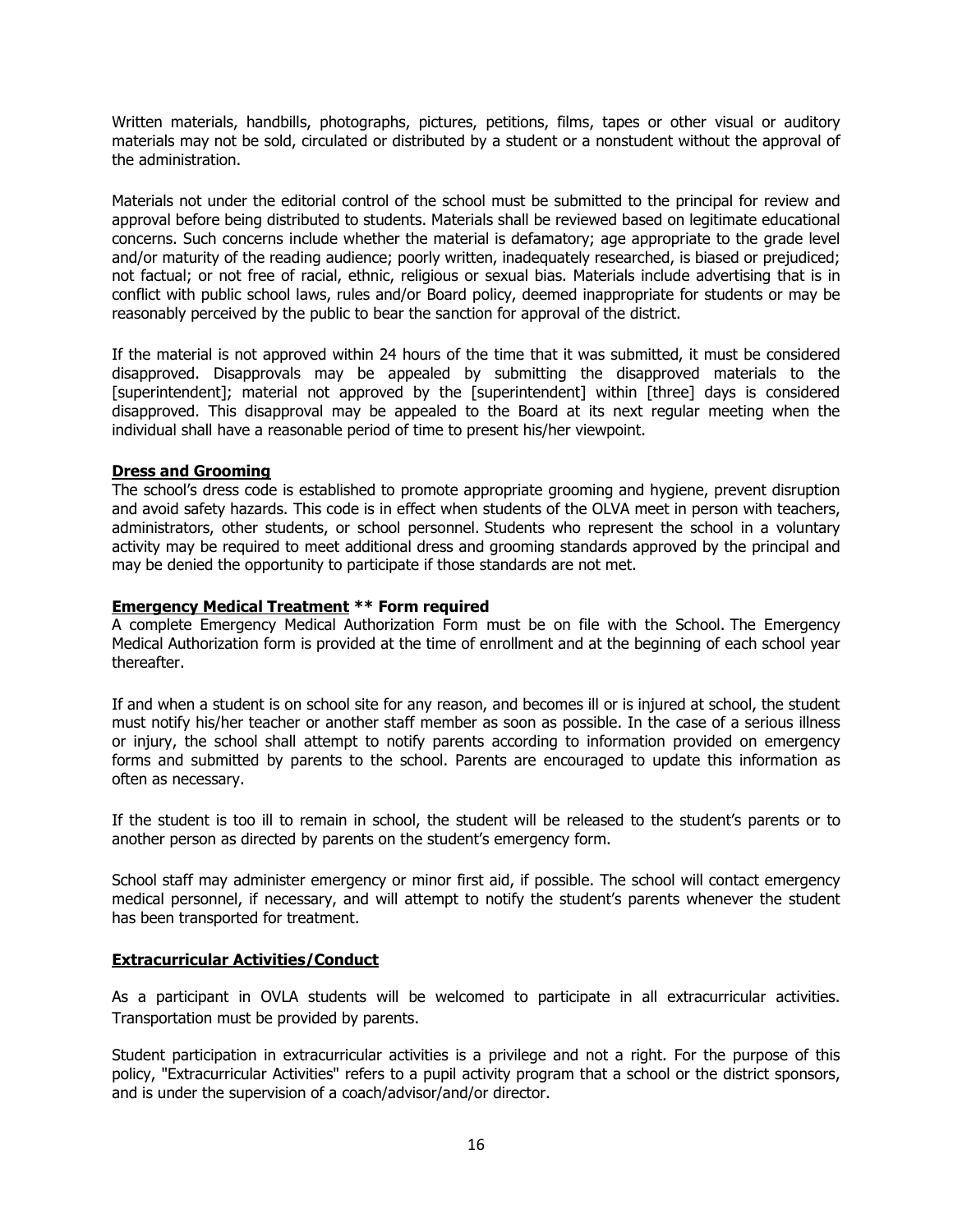"Extracurricular activities" do not include activities in the district's graded course of study. However, band and choir students not meeting these established standards will be excluded from all non-graded/noncredit related activities of the organization during the ensuing grade period. As a condition for the privilege of participating in extracurricular activities, a student must have attained a minimum grade point average of 1.0 and received no more than one failing grade for any course in the district's graded course of study in the previous grade period. In order to continue participation, a student must also receive passing grades in a minimum of five (5) one-credit courses or the equivalent, each of which counts toward graduation during the preceding grading period.

If a student who becomes ineligible under these standards improves his/her grade point average enough during the current grading period to meet the eligibility standard, he/she may be reinstated at the beginning of the next grading period.

In the case of a student being educated under an IEP, the IEP team shall determine whether or not the student has met eligibility standards appropriate for participation in an extracurricular activity. In addition, students participating in any program regulated by the Ohio High School Athletic Association (OHSAA) must also comply with any eligibility regulations and bylaws established by the Association.

If a student's Individualized Education Plan (IEP) indicates that an exemption from this policy would be appropriate, such eligibility requirements shall be adjusted accordingly for the student. However, the OHSAA mandates may not be exempted by an IEP.

# **Fees and Fines**

The OVLA is a public school and does not charge tuition. The students are loaned a computer. Materials that are part of the basic educational program are provided without charge to a student. A student is expected to provide his/her own supplies of pencils, paper, erasers and notebooks and may be required to pay certain other fees or deposits.

Charges will be imposed for loss, damage, or destruction of school apparatus, equipment and for damage to school property. Students using school equipment can be fined for excessive wear and abuse of the equipment. Failure to pay fines, fees, or charges will result in the withholding of transcripts, grades and credits.

# **GED Policy**

Standards for Approving Students to the GED Program "Ohio High School Equivalence Diploma"

In accordance with statue (3301-41-01), the Superintendent of the OVLA will approve applications for the Ohio High School Equivalence Diploma program under the following circumstances:

- 1. The student must be officially withdrawn from the school and be nineteen years of age or older. However, exceptions to the age requirement may be granted as follows:
	- a) An applicant who is eighteen years of age is eligible if the class of which he/she was last a member has graduated;
	- b) An applicant who has been sworn into active military service in one of the Armed Forces is eligible if a statement indicating the date of the swearing-in ceremony is submitted with the application;
	- c) An applicant for the GED program has reached the age of majority (eighteen years old) is eligible with written approval from the superintendent or his/her designee;
	- d) An applicant that has reached the age of sixteen and is ordered by a court official to enroll in the GED program.

It will be the general policy of the school **NOT** to approve the application of the Ohio High School Equivalence Diploma program of any student prior to their nineteenth birthday.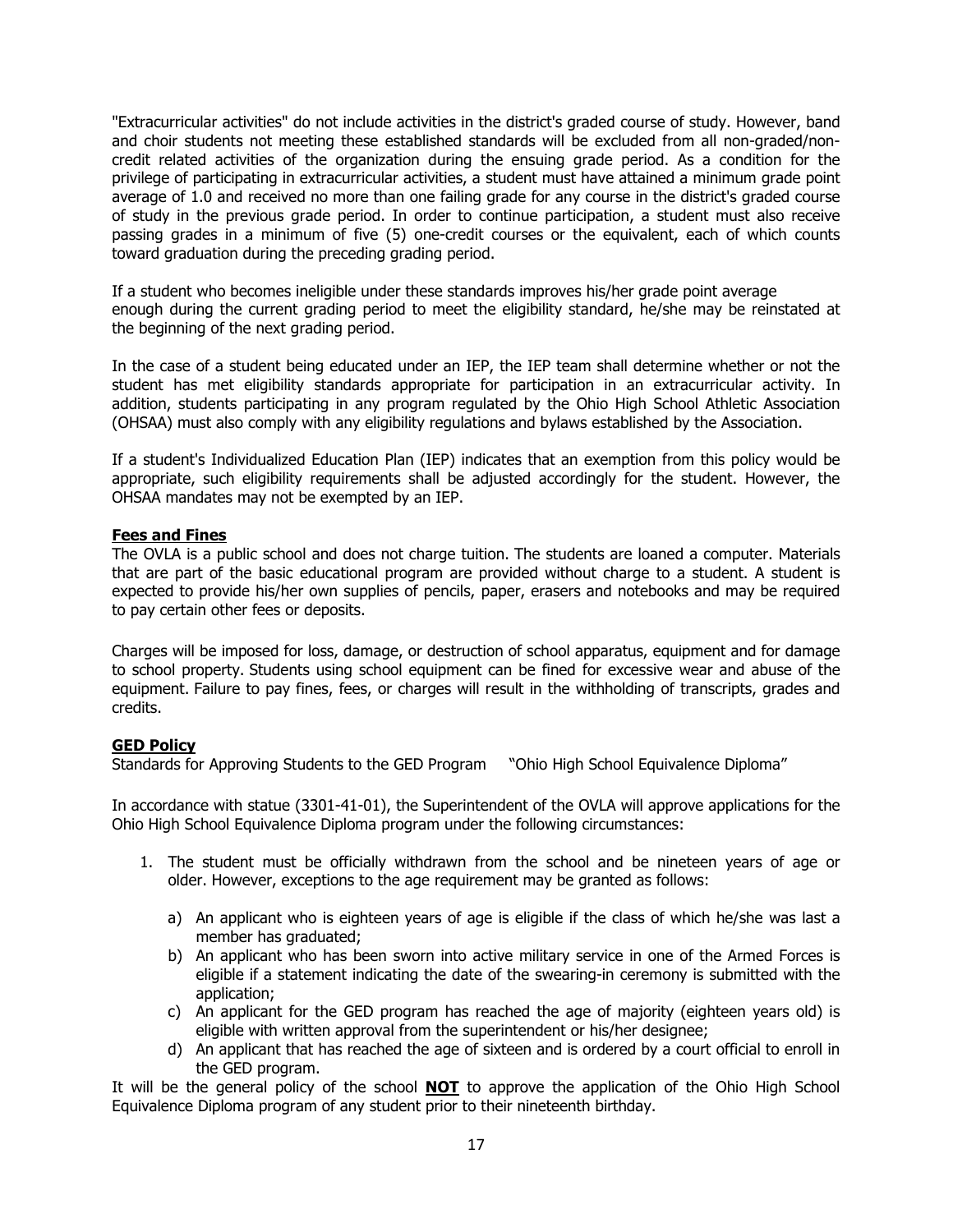# **Grading Scale**

OVLA has a standard grading procedure based upon the host school, as well as additional notations that may indicate work in progress or incomplete work. Grades indicate the extent to which the student has acquired the necessary learning. In general, students are assigned grades based upon written lessons and tests, projects, and participation. Each teacher may place a different emphasis on these areas when determining a grade and will so inform the students at the beginning of the course. If a student is not sure how his/her grade will be determined, she/he should ask the teacher. Grade scale is a 10 point system with plusses and minuses as outlined below.

| <b>Point Value</b> | <b>Starting Percentage Ending Percentage</b> |       |
|--------------------|----------------------------------------------|-------|
| 4                  | 95                                           | 100   |
| 3.7                | 90                                           | 94.99 |
| 3.4                | 87                                           | 89.99 |
| 3.0                | 83                                           | 86.99 |
| 2.7                | 80                                           | 82.99 |
| 2.4                | 77                                           | 79.99 |
| 2.0                | 73                                           | 76.99 |
| 1.7                | 70                                           | 72.99 |
| 1.4                | 67                                           | 69.99 |
| 1.0                | 63                                           | 66.99 |
| 0.7                | 60                                           | 62.99 |
| N                  | 0                                            | 59.99 |
|                    |                                              |       |

Students must have a "D-"average to pass the year. On a ten point scale, this is a 60%.

### **Graduation Requirements**

Diplomas are issued by the OVLA's host district. The student may participate in their host district's graduation ceremony.

Normally, a student will complete graduation requirements in four (4) years. In order to receive a diploma and graduate, a student must pass all State-mandated assessment tests, meet the school requirements for basic course-work, and earn the total number of minimum credits. For Students enrolled in special education, the criteria for graduation and the extent of participation in the State-mandated assessment tests will be determined by their IEP team.

To earn a diploma from the Ohio Virtual Learning Academy, students must meet the requirements and standards adopted by the State of Ohio and the OVLA Board of Education. The parents and students have the responsibility for tracking and completing courses necessary for graduation to be verified by school official.

Graduation requirements for students graduating in 2014 and beyond:

- 1. Pass all five sections of the OGT
- 2. Earn a minimum of twenty (20) credits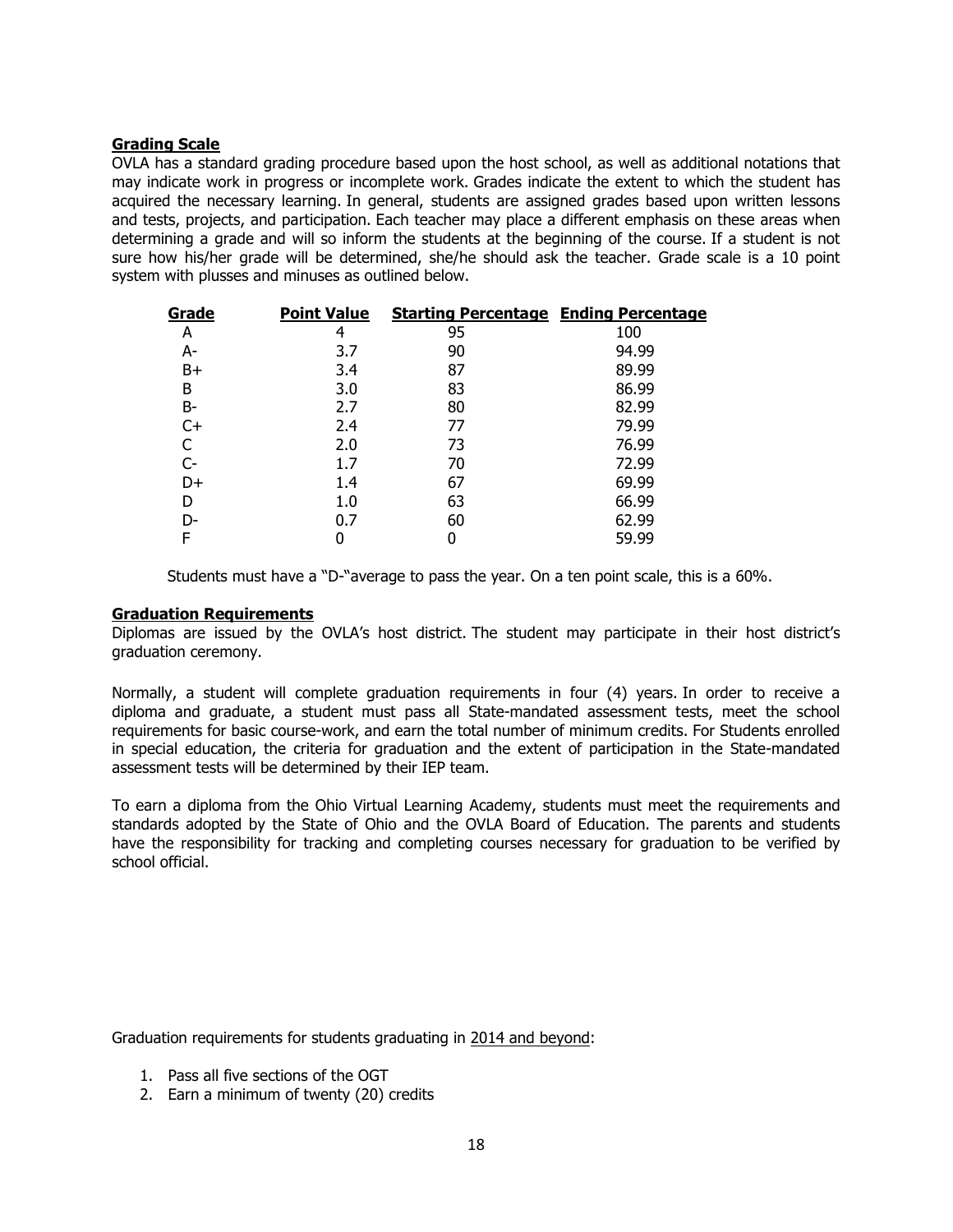- 3. Successful completion of the following specific credits:
	- $\blacksquare$  English –4 credits
	- Health --1/2 credit
	- Mathematics—4 credits—Must include 1 credit of Algebra II or the equivalent of Algebra II
	- **Physical Education—1/2 credit—The Ohio Core allows school districts to adopt a policy** that would exempt students who participate in interscholastic athletics, band or cheerleading for two full seasons from the physical education requirement. Students must take another course of at least 60 contact hours in its place.
	- Science—3 credits—Must include 1 unit of Physical Science, 1 unit of Life Sciences and 1 unit advanced study in one or more of the following sciences: Chemistry, Physics, or other Physical Science; Advanced Biology or other Life Science; Astronomy, Physical Geology, or other Earth or Space Science.
	- Social Studies—3 credits—*American History (1/2 credit) Government (1/2 credit)*<br>La Electives—6 credits--*Credits must include one or any combination of foreign la*
	- Electives—6 credits--Credits must include one or any combination of foreign language, fine arts, business, career-technical education, family and consumer sciences, technology, agricultural education or English language arts, mathematics, science or social studies courses not otherwise required.

Other requirements—All students must receive instruction in economics and financial literacy during grades 9-12 and must complete at least two semesters of fine arts taken any time in grades 7-12. Students following a career-technical pathway are exempted from the fine arts requirement.

# **Grade Point Average**

To calculate a grade point average (G.P.A.) assign a weighted point value to each course grade and divide by the total number of credits. For partial-credit courses use the fractional value of the grade. For example, a half credit course with the earned grade of a C would be  $.5 \times 2 = 1$ . Then add this to the other grades earned for the total points earned. This total is then divided by the total credits earned to determine the G.P.A. This can be done by grading period, semester, and year or for a series of school years.

#### **Grading /Student Progress**

The OVLA's Student Progress is available online at all times. We do not issue a hard copy of a report card until the student completes his year's prescribed courses of study. Parents will be issued a username and password to OVLA and instructed on how to access the student's grades at all times during the orientation process.

# **Immunizations**

A student must be fully immunized against certain diseases or must present a certificate or statement that, for medical or religious reasons, the student should not be immunized. Proof of immunization may be personal records from a licensed physician or public health clinic.

Any student not in compliance with Ohio statutes and rules related to immunization may be excluded from school until such time as he/she has met immunization requirements. Parents will be notified of the reason for the exclusion. A hearing will be afforded upon request. . Any questions about immunizations or waivers should be directed to the school.

#### **Infection Control/HIV, HB and AIDS**

Although HIV, AIDS and HBV\* are serious illnesses, the risk of contracting the disease in school is extremely low and generally limited to situations where noncontact skin or mouth, eye or other mucous membranes would be exposed to blood or any body fluids contaminated with blood from an infected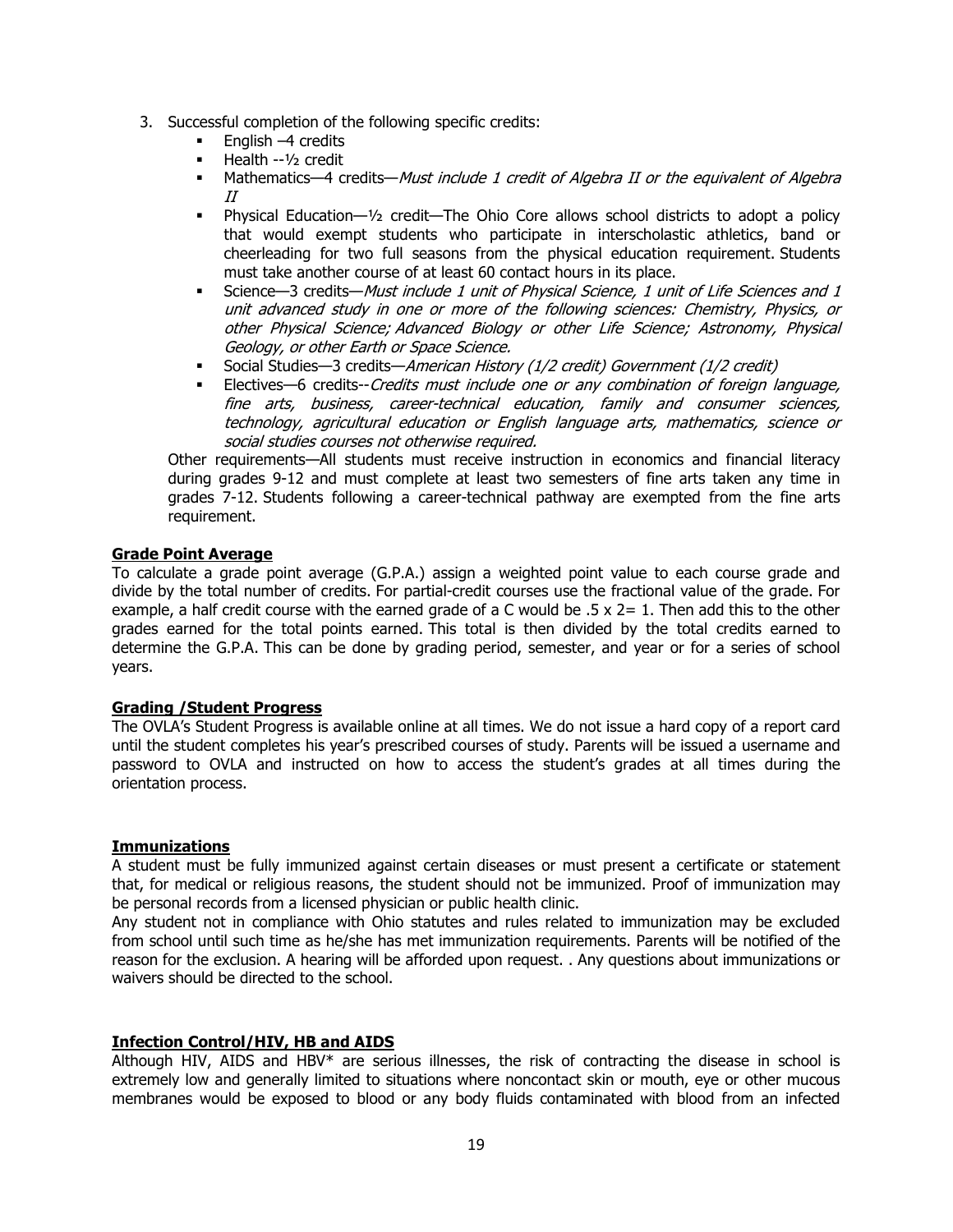person. Since any such risk is serious, however, the school requires that staff and students approach infection control using standard precautions. That is, each student and staff member is to assume all direct contact with human blood and body fluids is regarded as known to be infectious for HIV, AIDS, HBV and/or other infectious diseases.

# **Internet Acceptable Use and Safety Policy**

Technology is the basis of operation for the OVLA. The Governing Board recognizes that careful planning is essential to ensure the successful and cost-effective implementation of technology based materials, equipment, systems, and networks. The Internet allows people to interact with hundreds of thousands of networks. All computers are to be used in a responsible, efficient, ethical and legal manner. Failure to adhere to this policy and any accompanying regulations may result in the revocation of the user's privilege. Unacceptable uses of the computer include but are not limited to:

- a) Violating the conditions of the Ohio Revised Code dealing with students' and employees' rights to privacy.
- b) Using profanity, obscenity, or other language, which may be offensive to another user.
- c) Reposting (forwarding) personal communication without the author's prior consent.
- d) Copying commercial software in violation of copyright law.
- e) Using the internet for financial gain, for commercial activity, or for any illegal activity.
- f) Accessing inappropriate material.
- g) Downloading of freeware or shareware programs.

Because access to online services provides connections to other computer systems located all over the world, users and parents of users who are under 18 years old must understand that the neither the school can control the content of the information available on these systems.

The Internet is an electronic highway connecting computers and users in the school with worldwide information. Access to the Internet enables students to explore thousands of libraries, and databases. Access to such an incredible quantity of information and resources brings with it, however, certain unique challenges.

Parents/ Guardians assume risks by consenting to allow their child to participate in the use of the Internet. Parents/Guardians of minors are responsible for setting and conveying the standards that their children should follow when using the Internet.

Students and staff members are responsible for good behavior on the School's computers and the Internet. Communications on the Internet are often public in nature. General school rules for behavior and communication apply. The School does not sanction any use of the Internet that is not authorized by or conducted strictly in compliance with the School's Student Internet Acceptable Use and Safety Policy. Users who disregard the policy and its accompanying guidelines may have their use privilege suspend or revoked, and disciplinary action against them. Users granted access to the Internet through the School's computers assumes personal responsibility and liability, both civil and criminal, for uses of the Internet not authorized by the school policy and its accompanying guidelines.

# **Lesson Content Submittal**

There is a great deal of leeway in creative writing and expression of thought in virtual learning. Many of the questions ask for the students' reaction to readings, or just plain opinion on a certain topic. One caution here is obvious: do not write anything that might be construed as a feeling to hurt or abuse other people, either by words or deeds. The mention of firearms or drug use, physically hurting other people, or wanting to, or any other subject of a violent nature or disruptive nature will be reported to school officials and investigated. This will be done regardless of whether or not there was any malicious intent in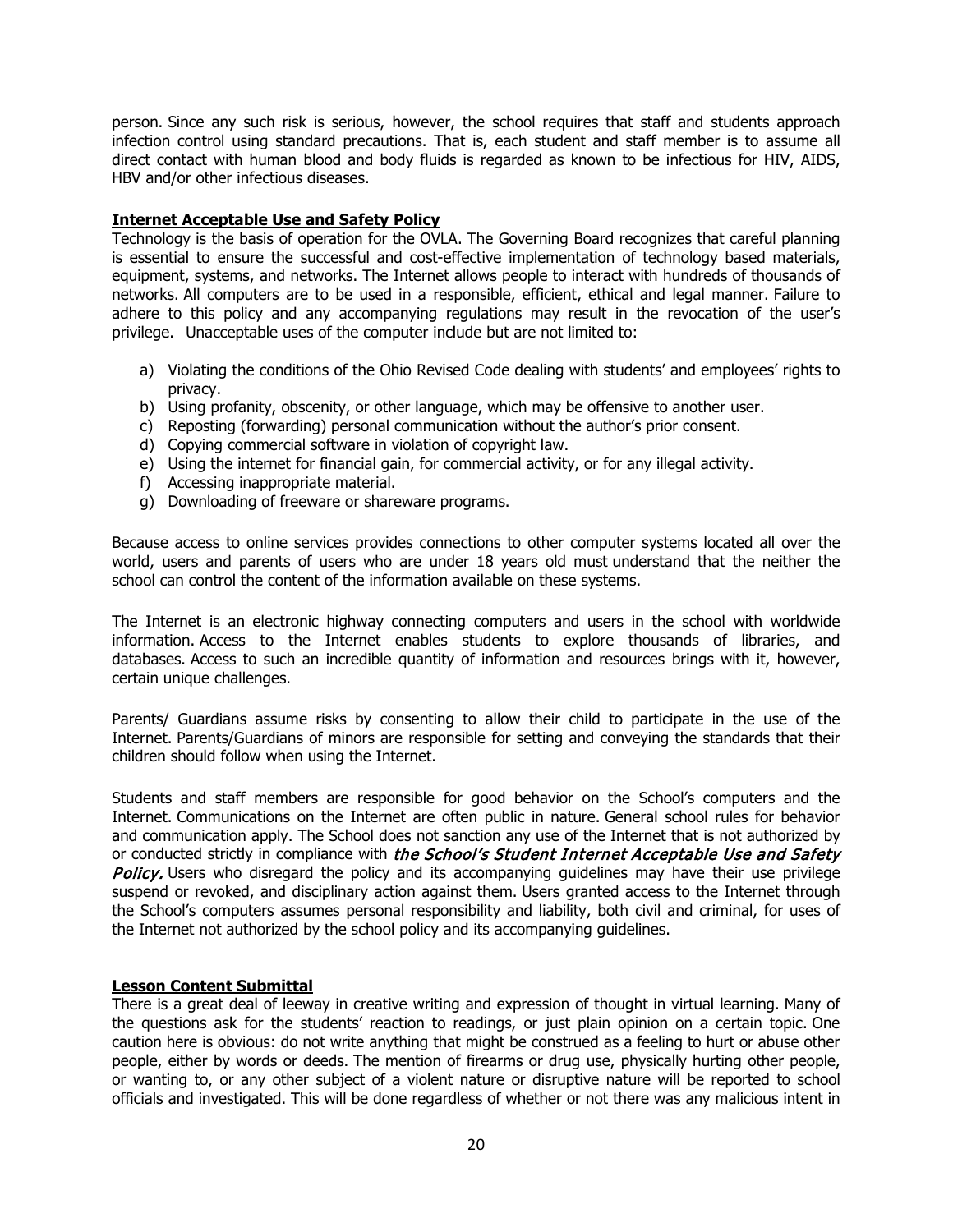the writing. Any action taken as a result is at the discretion of the school. Channel your creative thoughts into other areas to avoid problems of this nature. Plagiarizing is a serious offensive. Teachers have the ability to search all written work for proof of using material created by others. Student will be assigned a zero on any lesson or part of that is assessed as being plagiarized. A repeated offensive could result in the failure of the course.

# **Make-up work and Medical Excuses**

When a student fails to submit a completed lesson due to illness, doctor's appointment, emergency etc. on any school day they must submit the completed lesson on the next required day of attendance. If the student is absent one or more days they are granted one extra day for each day of absence to submit their make-up lessons. If a doctor's note is submitted for missed days, it must state what specific limitations the student has and the exact days and timeframes which the student is excused from.

### **Media Access to Students**

Media representatives may interview and photograph students involved in instructional programs and school activities. Information obtained directly from students does not require parental approval prior to publication.

Parents who do not want their student interviewed or photographed should direct their student accordingly.

School employees may release student information only in accordance with applicable provisions of the education records law and Board policies governing directory information and personally identifiable information.

# **Parental Rights**

A student's personal information (name, address, telephone number, social security number) will not be collected, disclosed or used for the purpose of marketing or for selling that information without prior notification, an opportunity to inspect any instrument used to collect such information and permission of the student's parent(s) or the student, if age 18 or older. Instructional materials used as part of the school's curriculum may also be reviewed by the student's parent(s).

#### **Parental Responsibilities**

Parents who choose to enroll their child in a virtual have chosen an educational alternative that requires great commitment. Parents are responsible to see their child attends school each day (SEE DEFINITION OF ATTENDANCE). The parent must supervise the child's work and make sure the child is complying with attendance procedures. In order to keep parents informed of their child's progress in school, parents are provided with academic progress information on a continuous basis. Parents will be provided an orientation on how to access this information at any time, therefore always being informed of their child's academic progress. Parents are encouraged to build a two-way link with their child's teachers and with the staff of the school by informing them of suggestions or concerns that may help their child better accomplish his/her educational goals.

Education succeeds best when there is a strong partnership between home and school. As a partnership thrives on communication, the school asks parents to:

- 1. Encourage their student to put a high priority on their education and to commit themselves to making the most of the educational opportunities the district provides;
- 2. Keep informed on the school's activities and issues. Parent conferences and open house meetings provide opportunities for learning more about the school;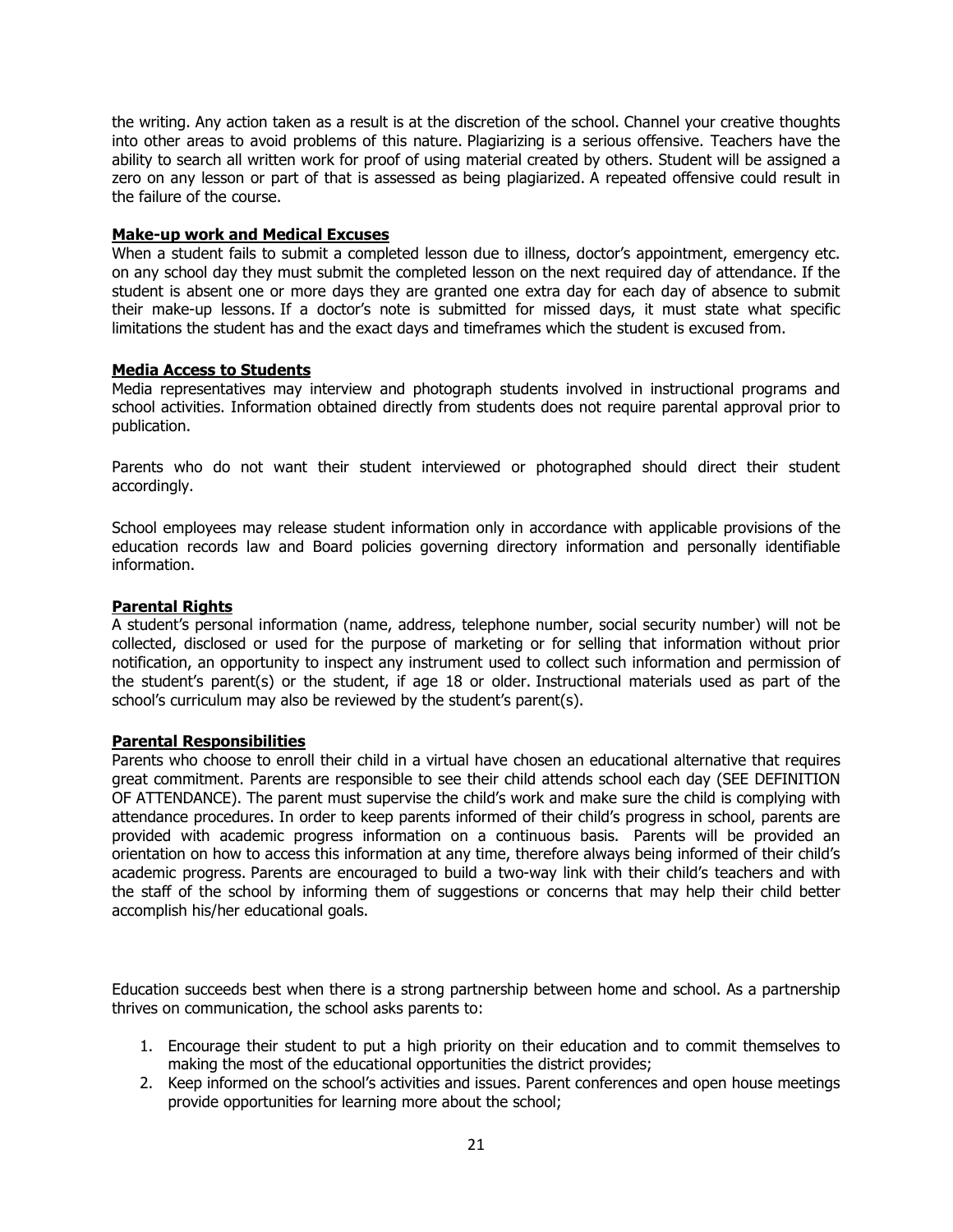- 3. Become a school volunteer. For further information contact the principal;
- 4. Participate in parent organizations. The activities are varied, but always have an emphasis on instructional improvement.

### **Personal Communication Devices**

Students will not possess personal communication devices, such as pagers and cellular phones when participating in school required face–to-face meetings such as orientation, testing, or remediation sessions etc.. A "personal communication device" is a device that emits an audible signal, vibrates, displays a message or otherwise summons or delivers a communication to the possessor.

### **Post Secondary Enrollment Options (PSEO)**

Students of OVLA may enroll in courses for high school and college credits. They may receive credits for either high school and/or college credits.

The purpose of PSEO is to provide opportunities for qualified students to earn credits at the college level. The college work should contribute to or supplement the academic preparation that OVLA offers.

Based on State legislation, to be eligible for PSEO, the student must:

- 1. Inform the Student Services Coordinator of OVLA by March  $30<sup>th</sup>$  of intent to participate in the PSEO in the following year
- 2. With parent/legal guardian attendance at an informational meeting.

### **Financial Arrangements**

OPTION B: (college & high school credit): Student **not** responsible for tuition books and fees. The Ohio Department of Education arranges payment.

- Financial obligation will default to the student/parent if the student withdraws from the course or otherwise fails to complete the course.
- All textbooks and materials provided to the student paid by state funds are the property of the college or university.

#### **Granting of Credits**

High school credit (Carnegie Units) will be granted for the college courses using the following guidelines:

- 1. 1 or 2 quarter hours=1/4 credit, 3 or 4 quarter hours=1/2 credit, 5 or 6 quarter hours=3/4 credit hours, 7 or more quarter hours=1 credit; 1 semester hour=1/4 credit, 2 or 3 semester hours=1/2 credit, 4 semester hours=3/4 credit, 5 semester hours=1 credit.
- 2. College courses may be substituted for courses required for high school graduation based upon comparability of content. The student should have the credit approved by the Student Services Coordinator before beginning the college course to avoid any misunderstanding.
- 3. If there is a disagreement about credit granted, the student may appeal to the State Board of Education for a final decision.

#### **Transportation**

All transportation is to be provided by parents/guardian.

#### **Program Options**

At the time of college enrollment, the student may elect one of the following:

- a) OPTION A: Enrollment in college courses for college credit only, or
- b) OPTION B: Enrollment in college courses for high school and college credit.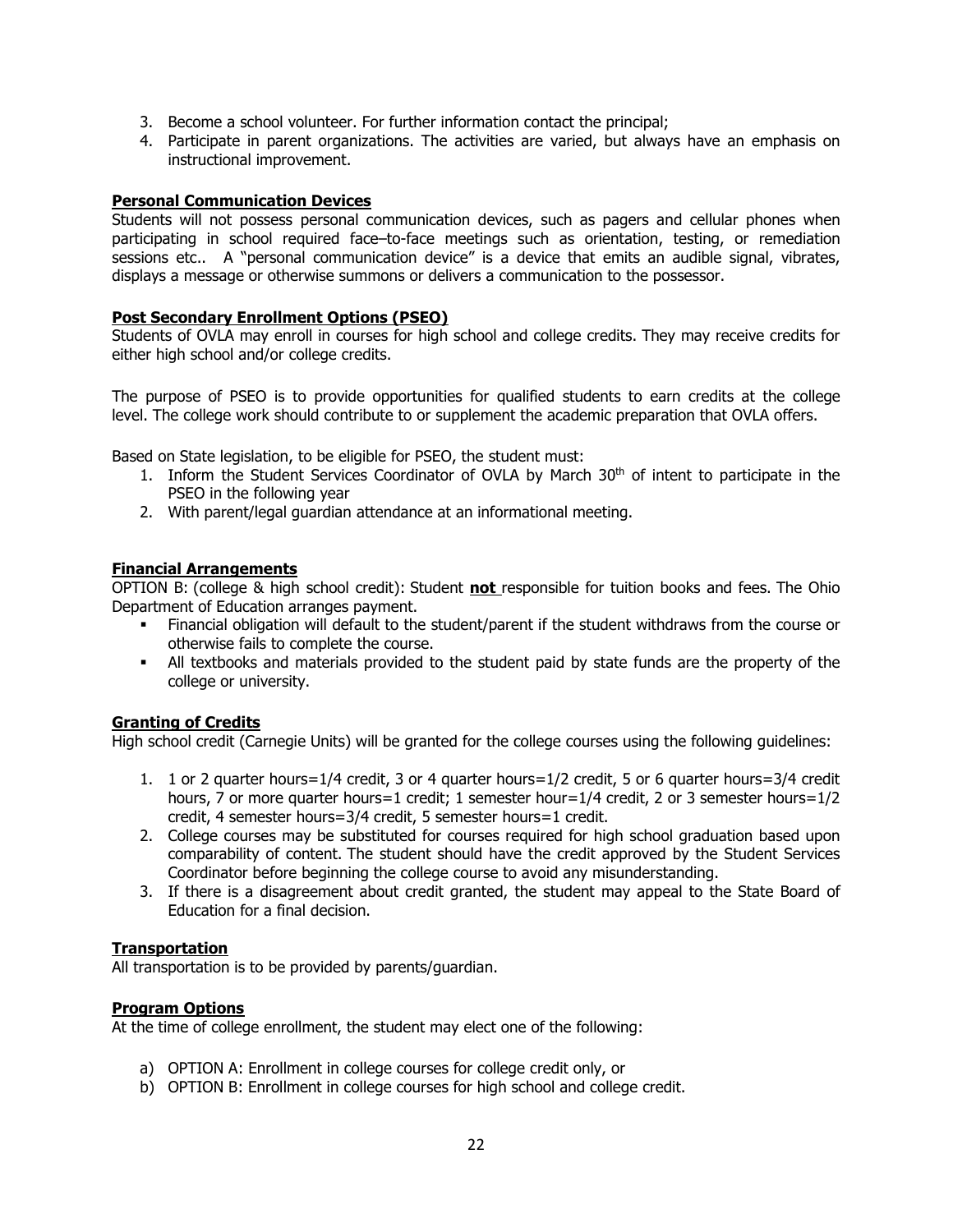You must notify the OVLA of your intent to pursue the possibility of participating in the PSEO. You may obtain this form from the school secretary. It must be signed and returned to the school by January  $10<sup>th</sup>$ .

Parent and student must attend a regional PSEO meeting. Contact the school for dates and times.

It is mandatory you take the ACT. Access [www.actstudent.org](http://www.actstudent.org/) to register for this test.

### **Program Exemptions**

Students may be excused from a state-required program or learning activity for reasons of religion, disability or other reasons deemed appropriate by the school.

An alternative program or learning activity for credit may not be provided. All such requests should be directed to the Student Services Coordinator by the parent in writing and include the reason for the request.

### **Promotions/Retention/Placement of student**

A student shall be promoted from one grade to the next on the basis of academic, social and emotional development.

Exceptions may be made when, in the judgment of the professional staff, such exceptions are in the best educational interest of the student involved.

A decision to retain a student will be made only after prior notification and explanation to the student's parents. The final decision will rest with school authorities.

Students in grades 9-12 will be promoted or retained in accordance with state and district graduation requirements.

#### **Scheduling and Assignment** (Secondary Level)

Schedules are provided to each student at the beginning of the school year or upon enrollment. Schedules are based on the student's needs. Any changes in a student's schedule should be handled through the Student Services Coordinator. Changes cannot be requested after the student's scheduled has been active for two weeks. Students may be denied course enrollment due to the need for the student to pass prerequisite courses. Students are expected to follow their schedules. Any variation in the student's scheduled must be approved by the Coordinator. When students are near completing all courses assigned to them, please contact the Coordinator to see if more courses can be added on to their schedule.

#### **School Day**

Since a virtual school is operated on a completely different design than a site based school, the school day may be defined in other ways. **Students are required to sign on to their student account** each day the school is in session (refer to the school year calendar). Students must complete and submit for grading one (1) lesson each school day which is equivalent to 5 hours of school attendance. If the student fails to meet these requirements, the student is deemed to be absent on that day. (Definition of attendance)

# **Students with Disabilities**

The American's with Disabilities Act (A.D.A.) and Section 504 of the Rehabilitation Act provide that no individual will be discriminated against on the basis of a disability. This protection applies not just to the student, but to all individuals who have access to the school's programs and facilities. The student can access special education services through the proper evaluation procedures. Parent involvement in this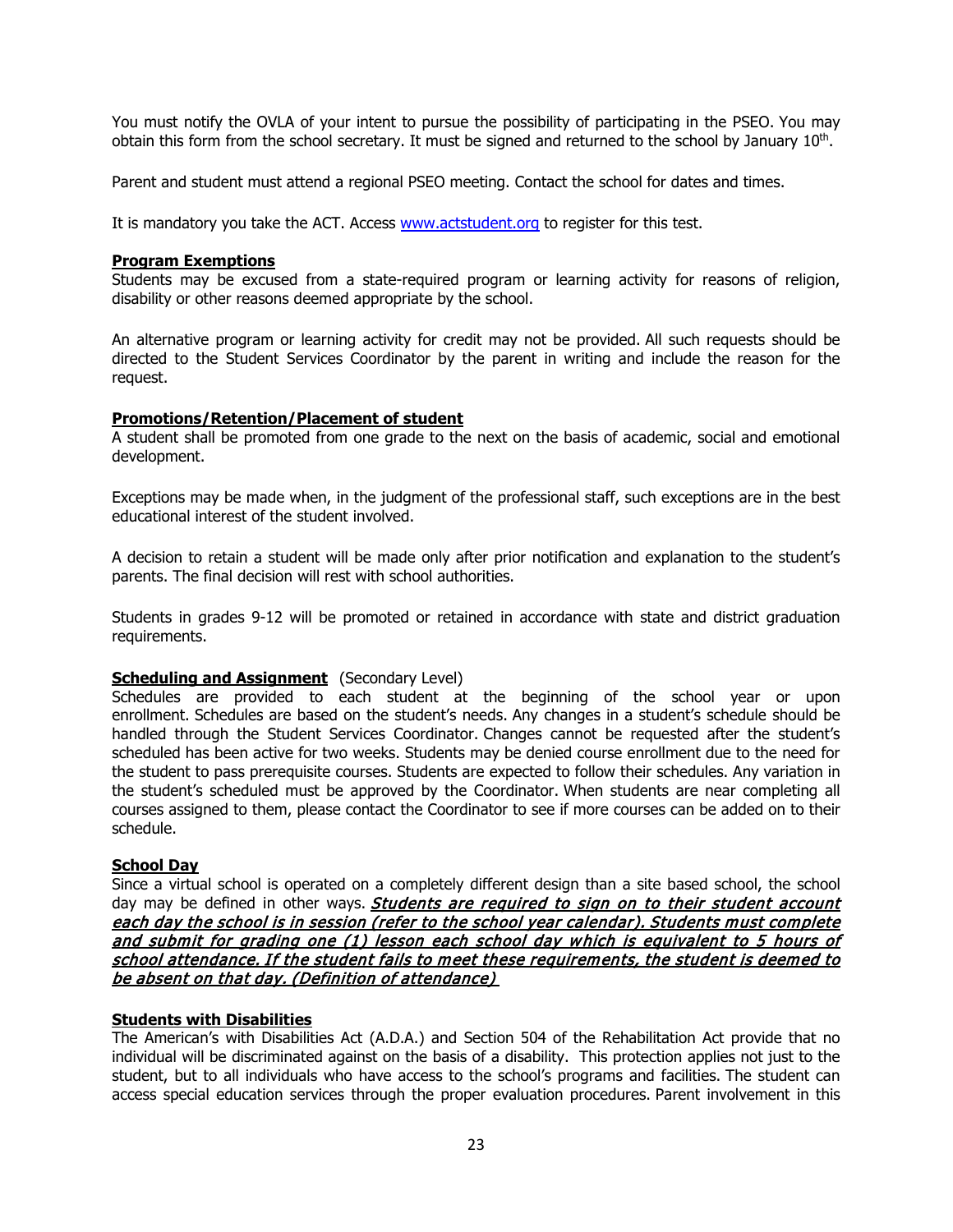procedure is important and required by Federal (IDEA) and State law. Contact the coordinator at (614) 360-1863 to inquire about evaluation procedures and programs.

# **Student Rights and Responsibilities**

The OVLA's rules and procedures are designed to allow students to be educated in an alternative environment. All students are expected to follow staff member's directions and to obey all school rules.

Adult students (age 18 or older) must follow all school rules and are encouraged to include their parents in their educational program.

If a student resides in the school service area with a grandparent and is the subject of a: 1) Power of Attorney designating the grandparent as the attorney-in-fact; or 2) a Caretaker Authorization Affidavit executed by the grandparent that provides the grandparent with authority over the care, physical custody, and control of the child, including the ability to enroll the child in school, consent in all school related matters, and discuss with the school the child's educational progress, the student's grandparent may enroll the child in school on a tuition free basis. However, in addition to the above referenced documents that are typically required for enrollment, the grandparent must provide the school with duly executed and a notarized copy of a power of attorney or caregiver authorization affidavit.

Among these student rights and responsibilities are the following:

- 1. Civil rights including the right to equal educational opportunity and freedom from discrimination, the responsibility not to discriminate against others;
- 2. The right to attend frees public schools, the responsibility to attend school regularly and to observe school rules essential for permitting others to learn at school;
- 3. The right to due process of law with respect to suspension, expulsion and decisions which the student believes injure his/her rights;
- 4. The right to free inquiry and expression, the responsibility to observe reasonable rules regarding these rights;
- 5. The right to assemble informally, the responsibility to not disrupt the orderly operation of the educational process, nor infringe upon the rights of others;
- 6. The right to privacy, which includes privacy in respect to the student's education records;
- 7. The right to know the behavior standards expected and the responsibility to know the consequences of misbehavior.

# **Student Code of Conduct**

The school has authority and control over a student when on site at school during the regular school day, at any school-related activity, regardless of time or location and while being transported in schoolprovided transportation.

Students will be subject to discipline including, suspension, expulsion, denial and/or loss of awards and privileges and/or referral to law enforcement officials for the following, including but not limited to:

- a. Assault;
- b. Hazing, harassment, intimidation, bullying or menacing;
- Hazing/Harassment/Intimidation/Bullying./Menacing and accompanying administrative regulation; c. Coercion;
- d. Violent behavior or threats of violence or harm;
- e. Disorderly conduct, including disruption of the school environment;
- f. Bringing, possessing, concealing or using a weapon;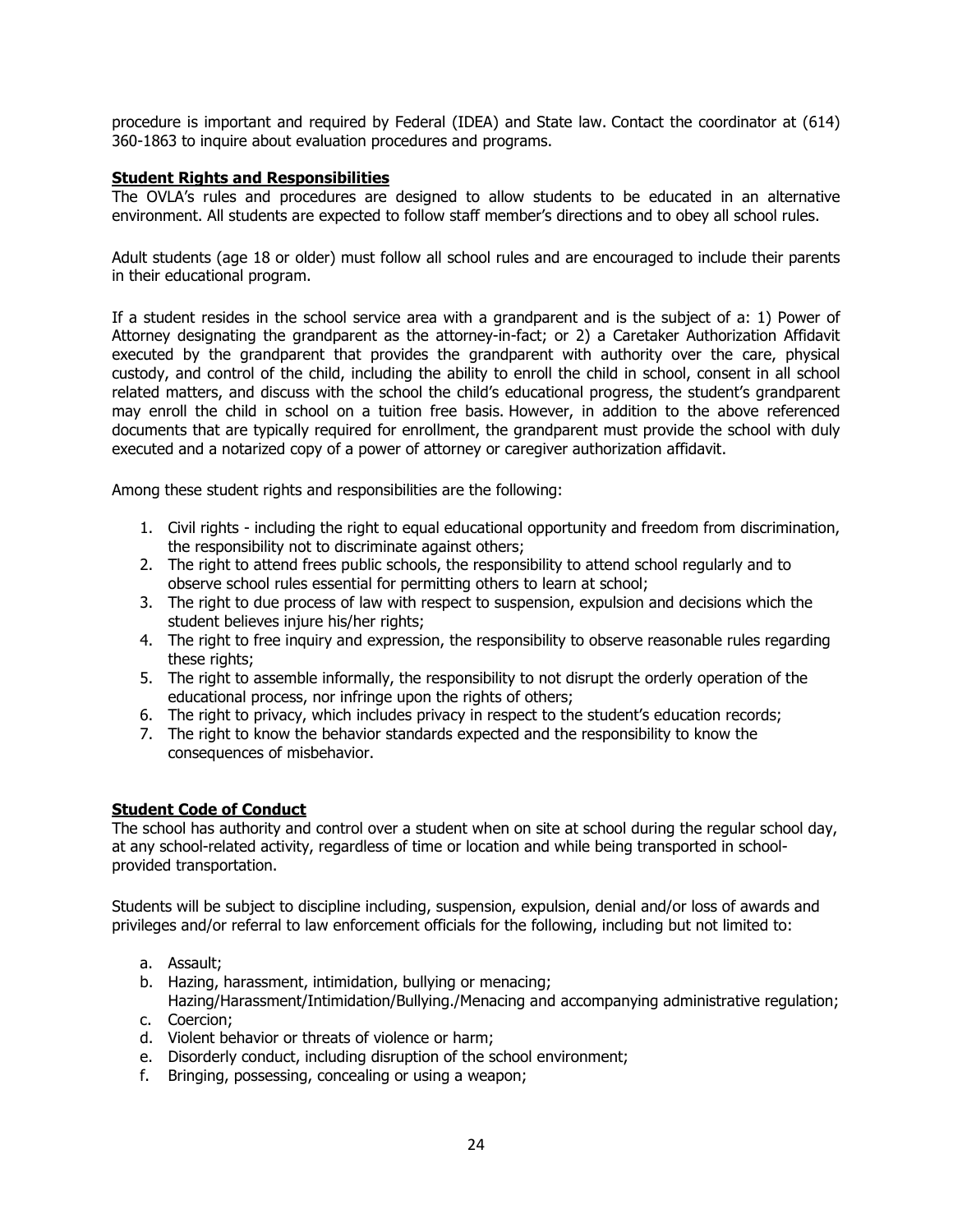- g. Vandalism/Malicious Mischief/Theft [as prohibited by Board policies Care of School Property by Students including willful damage or injury to school property; or to private property on school premises or at school-sponsored activities;
- h. Sexual Harassment;
- i. Use of tobacco, alcohol or drugs, including drug paraphernalia;
- j. Use or display of profane or obscene language;
- k. Open defiance of a teacher's authority, including persistent failure to comply with the lawful directions of teachers or school officials;
- l. Violation of law, Board policy, administrative regulation, school or classroom rules.

### **Student/Parent Complaints**

School Personnel Complaints- A student or parent who has a complaint concerning a classroom/teacher issue should first bring the matter to the appropriate teacher. If the outcome is not satisfactory, a conference with the principal can be requested. If the outcome of this conference is not satisfactory, the student or parent may file a written, signed complaint with the superintendent, who will investigate the complaint and render a decision. If the complainant is dissatisfied with the decision of the superintendent, he/she may appeal to the Board in care of the superintendent within [10 calendar] days following receipt of the superintendent's decision. The superintendent will provide the complainant with necessary Board appeal procedures. Board decisions are final.

#### **Discrimination on the Basis of Sex Complaints**

A student and/or parent with a complaint regarding possible discrimination of a student on the basis of sex should contact Dana Snider.

#### **Education Standards Complaints**

Any parent of a student attending the school may make an appeal or complaint alleging violation of the school's compliance with an educational standard as provided by the State Board of Education. The complainant should first discuss the nature of the alleged violation with the individual involved. If the complainant wishes to pursue the matter further, he/she will be provided, upon request, a copy of all applicable school procedures.

After exhausting local procedures or 45 or more days after filing a written complaint with the school (whichever occurs first), any complainant may make a direct appeal to the State Superintendent of Public Instruction.

#### **Students with Disabilities Complaints**

A complaint or concern regarding the identification, evaluation or placement of a student with disabilities or the accessibility of the school's services, activities or programs to a student, should be directed to the Student Services Coordinator.

#### **Students with Sexual Harassment Complaints**

Sexual harassment by staff, students, Board members, school volunteers, parents, school visitors, service contractors or others engaged in school business is strictly prohibited in the school. School includes school's facilities, school premises and non-school property if the student or employee is at any schoolsponsored, school-approved or school-related activity or function, such as field trips or athletic events where students are under the control of the school or where the employee is engaged in school business. Sexual harassment of students means unwelcome sexual advances, request for sexual favors and other verbal or physical conduct of a sexual nature. Confidentiality will be maintained. The educational assignments or study environment of the student shall not be adversely affected as a result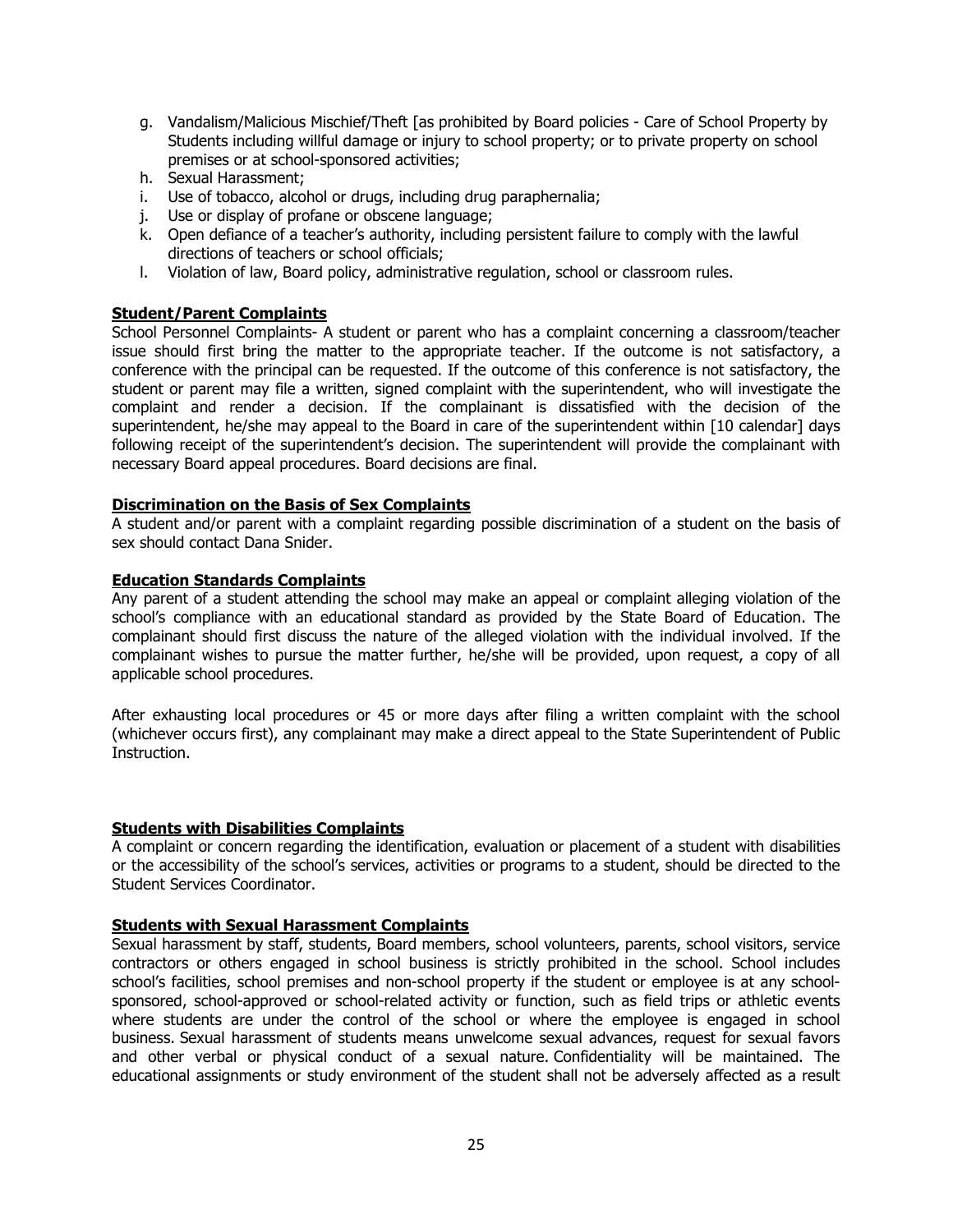of the good faith reporting of sexual harassment. Students or parents with complaints not covered by this student handbook should contact the Student Services Coordinator.

# **Student Education Records**

The information contained below shall serve as the school's annual notice to parents of minors and eligible students (if 18 or older) of their rights, the location and school officials responsible for education records. Notice will also be provided to parents of minor students who have a primary or home language other than English.

Education records are those records related to a student maintained by the school. A student's education records are confidential and protected from unauthorized inspection or use. All access and release of education records with and without parent and eligible student notice and consent will comply with all state and federal laws.

Personally identifiable information shall not be disclosed without parent or eligible student authorization or as otherwise provided by Board policy and law.

Education records are maintained in a minimum one-hour fire-safe place in the school office by the Coordinator. Permanent records shall include:

- 1. Full legal name of student;
- 2. Name and address of educational agency or institution;
- 3. Student birth date and place of birth;
- 4. Name of parent/guardian;
- 5. Date of entry into school;
- 6. Name of school previously attended;
- 7. Course of study and marks received;
- 8. Data documenting a student's progress toward successful completion of all required testing.
- 9. Credits earned;
- 10. Attendance
- 11. Date of withdrawal from school;
- 12. Social security number
- 13. Other information, i.e., psychological test information, anecdotal records, records of conversations, discipline records, IEP's, etc.

Memory aids and personal working notes of individual staff members are considered personal property and are not to be interpreted as part of the student's education records, provided they are in the sole possession of the maker.

### **Social Security Number**

The provision of the student's social security number is voluntary and will be included as part of the student's permanent record only as provided by the eligible student or parent.

#### **Transfer of Education Records**

The school shall transfer originals of all requested student education records, including any ESD records, relating to a particular student to the new educational agency when a request to transfer such records is made to the school. The transfer shall be made no later than 10 days after receipt of the request.

The school shall retain a copy of the education records that are to be transferred in accordance with applicable Ohio Administrative Rules. Student report cards, records or diplomas may be withheld for nonpayment of fines or fees.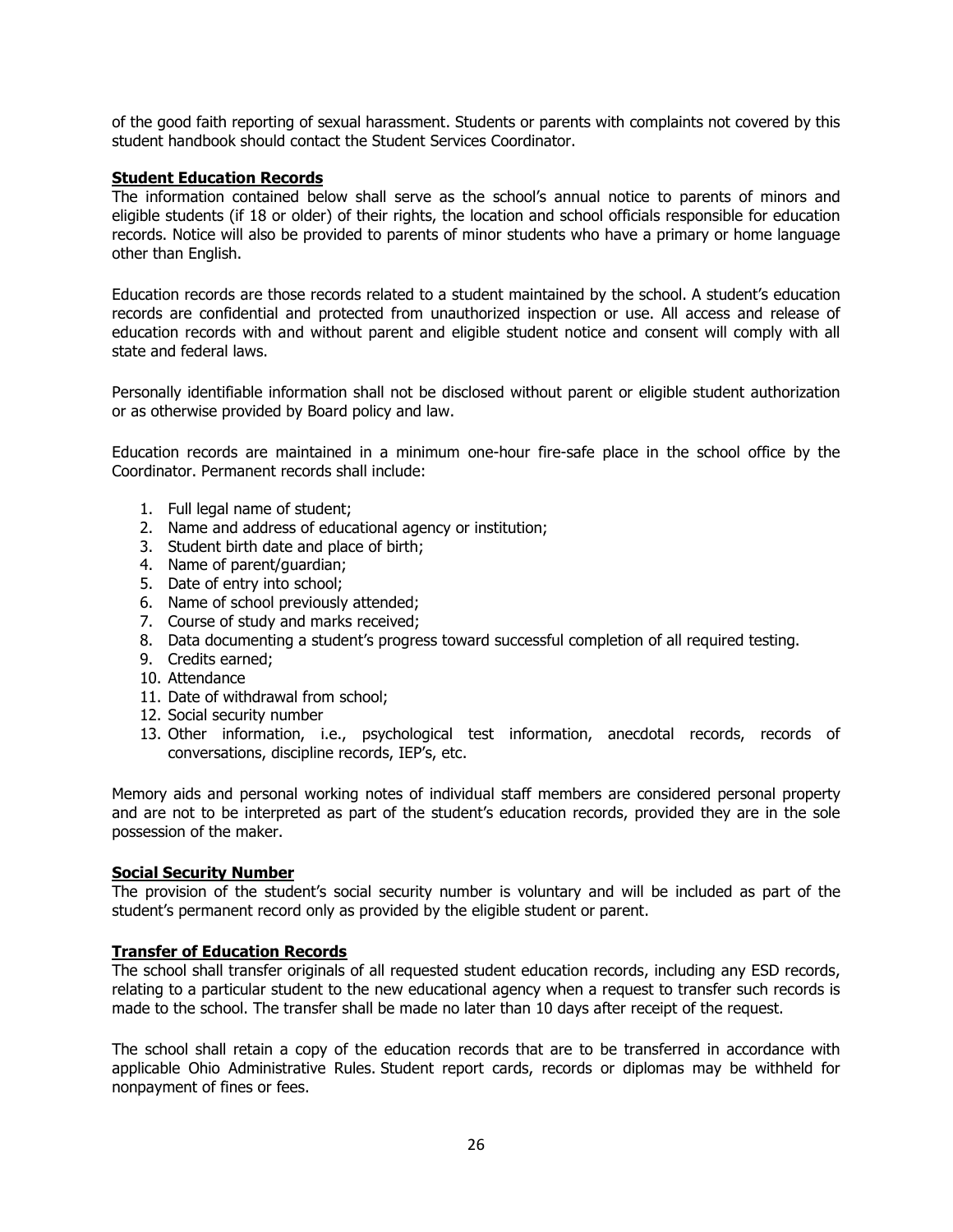#### **Requests for Education Records**

The school shall, within 14 days of a student seeking initial enrollment in or services from the district, notify the public or private school, education service district, institution, agency, detention facility or youth care center in which the student was formerly enrolled and shall request the student's education record.

#### **Access/Release of Education Records**

By law, both parents, whether married, separated or divorced, have access to the records of a student who is under 18 unless the district is provided evidence that there is a court order, state statute or legally-binding document relating to such matters as divorce, separation or custody that specifically revokes these rights.

Parents of a minor, or an eligible student (if 18 or older), may inspect and review education records during regular school hours.

### **Student Responsibilities**

The OVLA's rules and procedures are designed to allow students to be educated in an alternative environment. All students are expected to follow staff member's directions and to obey all school rules.

Adult students (age 18 or older) must follow all school rules and are encouraged to include their parents in their educational program.

If a student resides in the school service area with a grandparent and is the subject of a: 1) power of attorney designating the grandparent as the attorney-in-fact; or 2) a caretaker authorization affidavit executed by the grandparent that provides the grandparent with authority over the care, physical custody, and control of the child, including the ability to enroll the child in school, consent in all school related matters, and discuss with the School the child's educational progress, the student's grandparent may enroll the child in school on a tuition free basis. However, in addition to the above referenced documents that are typically required for enrollment, the grandparent must provide the School with duly executed and a notarized copy of a power of attorney or caregiver authorization affidavit that has been filed with the court.

#### **Summer School**

Summer school courses are available for both full time OVLA and non-OVLA students. Different fee structure, time limits for completing courses and number of courses that may be taken for the summer term will be in place.

# **Tutoring**

Tutoring is available at no charge by request from students and/or parents. Tutoring is available through remote tutoring using Skype or face-to-face tutoring in the OVLA offices. Tutoring requests can be made by contacting Robert Richards at (740) 942-7830

#### **Withdrawal/Transfer from School**

No student under the age of eighteen (18) will be allowed to withdraw from school without the written consent of his/her parents and in compliance with State law. A student who withdraws from school shall be reported to the juvenile judge of the county and to the Bureau of Motor Vehicles for suspension of their driver's license, if she/he is under the age of eighteen (18) and does not enroll in another certified school or is approved for home schooling within 5 days. Parents must notify the Central Office about plans to transfer their child to another school. School records will be transferred to that school within fourteen (14) days of receiving a records request.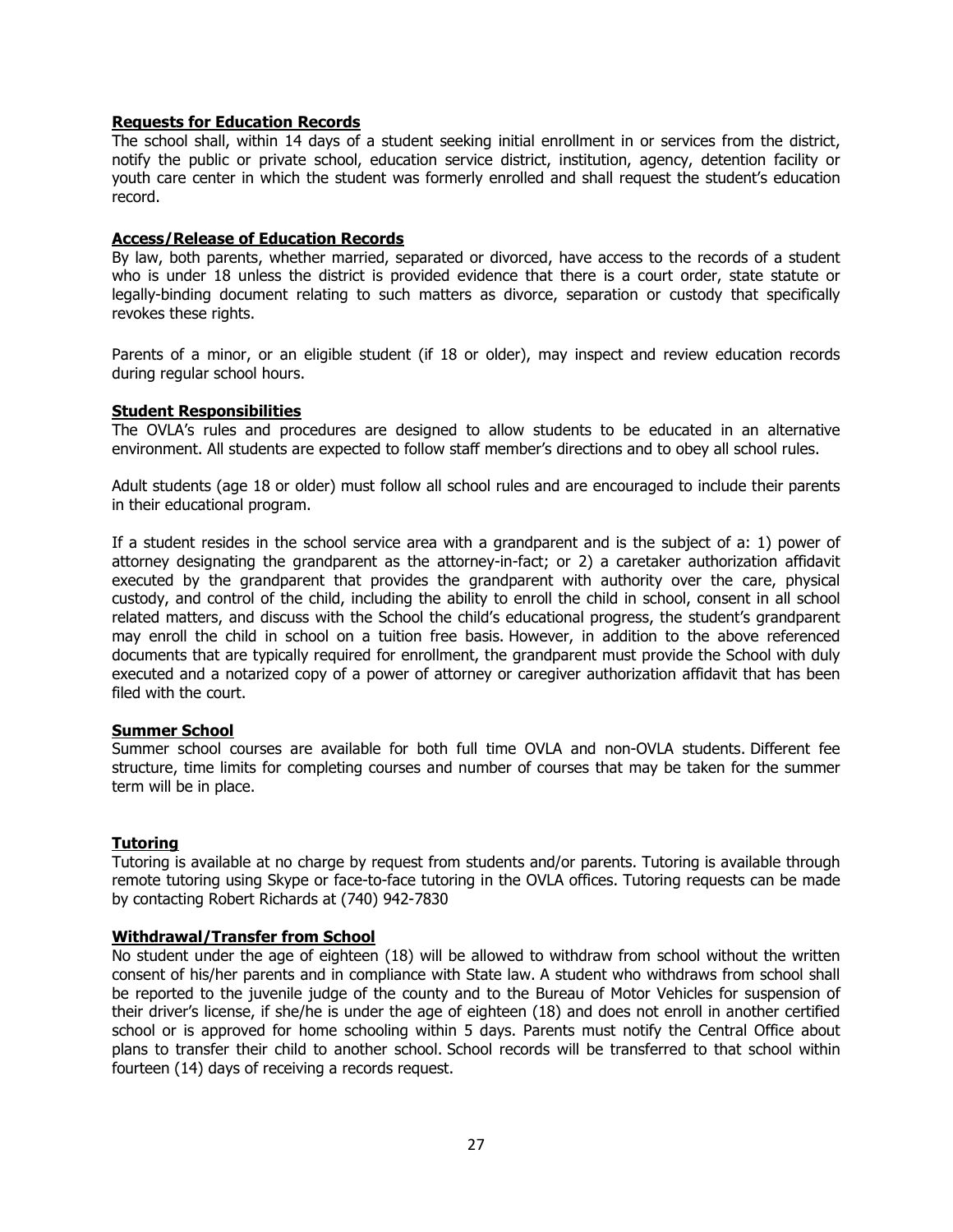# **Work Permits**

Work permits for students enrolled in the OVLA will be approved thru OVLA. Work permits will not be issued to any student who is ten (10) or more lessons behind in their classes. If at any time the student falls ten (10) lessons behind the OVLA may revoke the work permit.

You must complete 30 lessons before you can apply for a work permit.

### **Federal Notices**

The following notices are required by Federal law. We apologize for their length and technical nature, but they are included so that OVLA is in full compliance of the law and so that you are fully informed in these matters.

### **Notice for Directory Information**

The Family Educational Rights and Privacy Act (FERPA), a Federal law, requires that the OVLA, with certain exceptions, obtain your written consent prior to the disclosure of personally identifiable information from your child's education records. However, OVLA may disclose appropriately designated "directory information" without written consent, unless you have advised the District to the contrary in accordance with District procedures. The primary purpose of directory information is to allow the school district to include this type of information from your child's education records in certain school publications such as Honor roll or other recognition lists.

Directory information, which is information that is generally not considered harmful or an invasion of privacy if released, can also be disclosed to outside organizations without a parent's prior written consent. Outside organizations include, but are not limited to, companies that manufacture class rings or publish yearbooks. In addition, two federal laws require local educational agencies (LEAs) receiving assistance under the Elementary and Secondary Education Act of 1965 (ESEA) to provide military recruiters, upon request, with three directory information categories; names, addresses and telephone listings, unless parents have advised the LEA that do not want their student's information disclosed without their prior written consent.

If you do not want OVLA to disclose directory information from your child's education records without your prior written consent, you must notify the District in writing by the end of the second full week of each new school year.

The Board designates as student "directory information": a student's name; address; telephone number; date and place of birth; major field of study; dates of attendance; date of graduation; awards received; honor rolls; scholarships.

# **Notification of Rights under FERPA for Elementary and Secondary Schools**

The family Educational Rights and Privacy Act (FERPA) affords parents and students over 18 years of age ("eligible students") certain rights with respect to the student's education records. These rights are:

- 1. The right to inspect and review the student's education records within 45 days of the day the School receives a request for access. Parents or eligible students should submit to the School principal {or appropriate school official} a written request that identifies the record(s) they wish to inspect. The School official will make arrangements for access and notify the parent or eligible student of the time and place where the records may be inspected.
- 2. The right to request the amendment of the student's education records that the parent or eligible student believes is inaccurate. Parents or eligible students may ask the School to amend a record that they believe is inaccurate. They should write the School principal {or appropriate school official}, clearly identify the part of the record they want changed, and specify why it is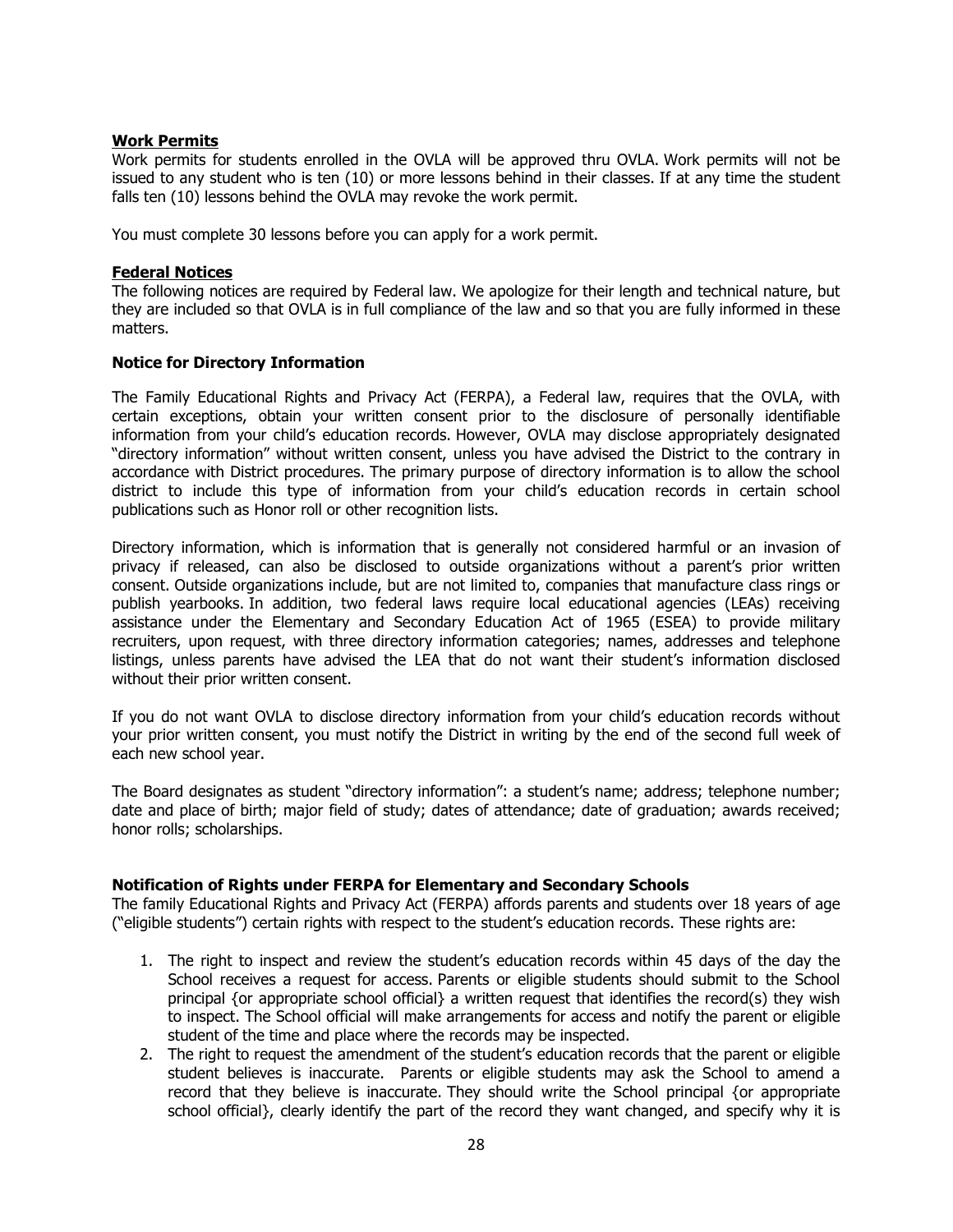inaccurate. If the School decides not to amend the record as requested by the parent or eligible student, the School will notify the parent or eligible student of the decision and advise them of their right to a hearing regarding the request for amendment. Additional information regarding the hearing procedures will be provided to the parent or eligible student when notified of the right to a hearing.

- 3. The right to consent to disclosures of personally identifiable information contained in the student's education records, except to the extent that FERPA authorizes disclosure without consent. One exception, which permits disclosure without consent, is disclosure to school officials with legitimate educational interest. A school official is a person employed by the School as an administrator, supervisor, instructor, or support staff member (including health or medical staff and law enforcement unit personnel); a person serving on the School Board; a person or company with whom the School has contracted to perform a special task (such as an attorney, auditor, medical consultant, or therapist); or a parent or student serving on an official committee, such as a disciplinary or grievance committee, or assisting another school official in performing his or her tasks. A school official has a legitimate educational interest if the official needs to review an education record in order to fulfill his or her professional responsibility. Upon request, the School discloses education records without consent to officials of another school district in which a student seeks or intends to enroll.
- 4. The right to file a complaint with the U.S. Department of Education concerning alleged failures by the School District to comply with the requirements of FERPA.

# Family Policy Compliance Office U.S. Department of Education 400 Maryland Avenue, SW Washington, DC 20202-5901

# **Notification of Rights Under the Protection of Pupil Rights Amendment (PPRA)**

PPRA affords parents certain rights regarding our conduct of surveys, collection and use of information for marketing purposes, and certain physical exams. These include the right to:

Consent before students are required to submit to a survey that concerns one or more of the following protected areas ("protected information survey") if the survey is funded in whole or in part by a program of the U.S. Department of Education:

- 1. Political affiliations or beliefs of the student or student's parent;
- 2. Mental or psychological problems of the student or student's family;
- 3. Sex Behavior or attitudes;<br>4. Illegal, anti-social, self-incr
- 4. Illegal, anti-social, self-incriminating, or demeaning behavior,<br>5. Critical appraisals of others with whom respondents have clos
- 5. Critical appraisals of others with whom respondents have close family relationships;
- 6. Legally recognized privileged relationships, such as with lawyers, doctors, or ministers;<br>7. Religious practices, affiliations, or beliefs of the student or parents; or
- Religious practices, affiliations, or beliefs of the student or parents; or
- 8. Income, other than as required by law to determine program eligibility.

Receive notice and opportunity to opt a student out of:

- 1. Any of other protected information survey, regardless of funding;
- 2. Any non-emergency, invasive physical exam or screening required as a condition of attendance, administered by the school or its agent, and not necessary to protect the immediate health and safety of a student, except for hearing, vision, or scoliosis screenings, or any physical exam or screening permitted or required under State law, and
- 3. Activities involving collection, disclosure, or use of personal information obtained from students for marketing or to sell or otherwise distribute the information to others.